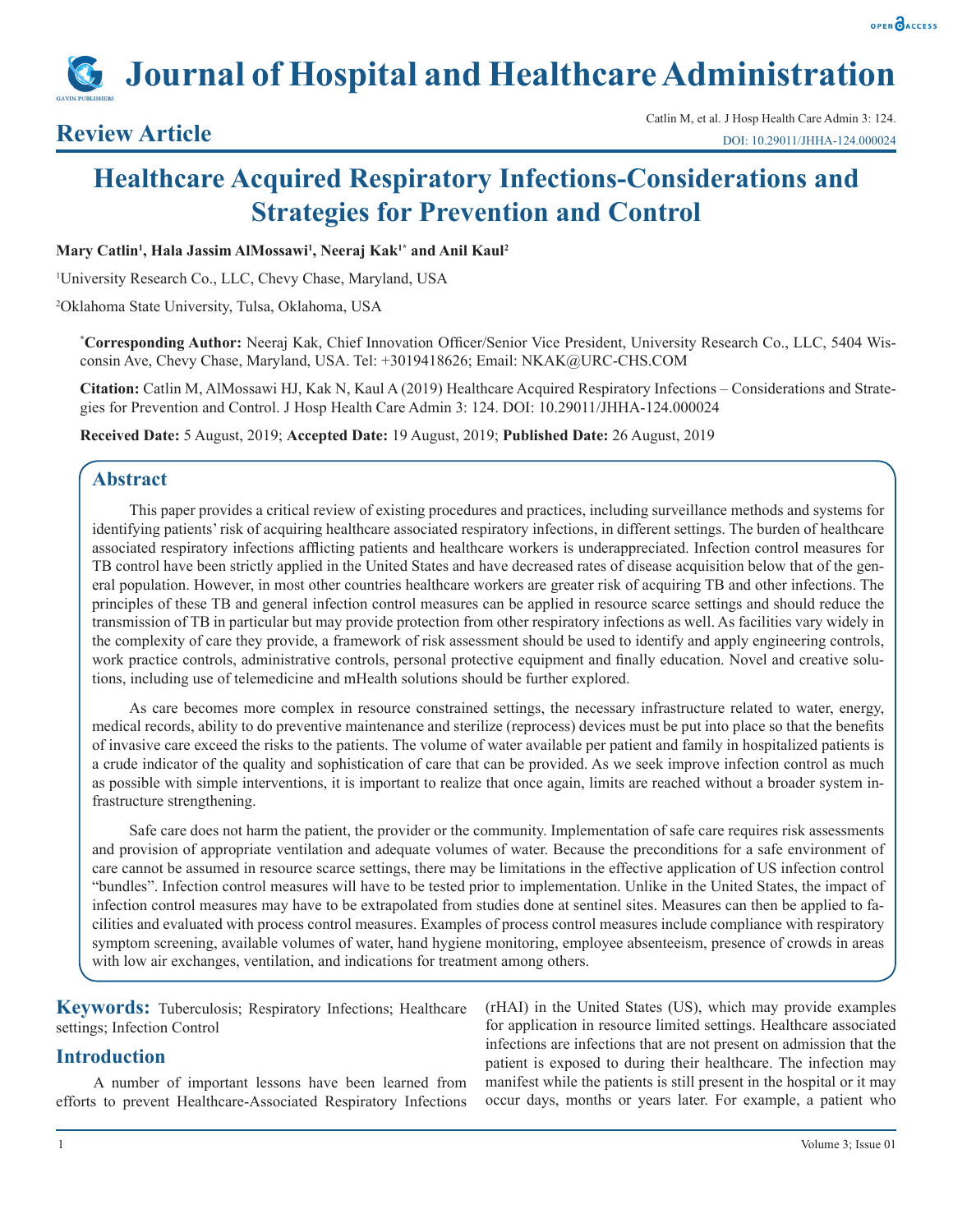comes to deliver a baby may get infected with influenza from a care worker and become ill in a period of days, a patient may be exposed to tuberculosis while waiting for 6 hours waiting room of a clinic and not develop disease for years, or an elderly women treated for a broken leg may get colonized from Methicillin Resistant Staph Aureus (MRSA) and not have an infection develop for 18 months later.

It is important to note that while developments have been made in the United States to put in place infection control tools to prevent respiratory infections, their use has shown a very limited capability to prevent the transmission of respiratory illnesses in healthcare settings, and therefore the deep concern remains over the potential for an influenza, Severe Acute Respiratory Syndrome (SARS), or polio-like enteroviral outbreak. Healthcare providers are aware of historic difficulties preventing transmission of any respiratory infection which presents with non-specific symptoms.

Infection control is more challenging for pathogens for which we do not have available diagnostic tests, an effective vaccine, or treatment. While theoretically hand hygiene and avoiding contact with ill children or visitors helps [1], in practice most US healthcare facilities have not strictly implemented restrictions on age of visitors, restricted ill visitors, or been able to enforce strict hand hygiene for patients and visitors. One barrier is the Centers for Medicare and Medicaid (CMS) use of Press Ganey surveys to evaluate care. These patient-reported scores place patient satisfaction above patient safety or disease outcome measures, and work against U.S. facilities who wish to restrict ill visitors or require strict mask use or use of gowns and gloves.

For a variety of reasons, North American hospitals have not been able to prevent transmission of either mild illness such as the common cold, or severe illnesses such as SARS. Even with vaccination, few facilities are able to lower staff absenteeism from respiratory illness during seasonal flu outbreaks [2]. A clear example occurred during the SARS outbreak where in Toronto, despite a declared international emergency, a few SARS imported cases spread to hundreds of patients and staff in healthcare settings. When emergency measures ceased and facilities resumed their usual level of respiratory infection control, a second wave of infection occurred:

These examples underline a primary lesson around the importance of routine, continuous application of existing tools to prevent respiratory infection, which can reduce transmission of disease, if applied. Or at least, in the absence of untested alternatives, existing tools should be fully implemented and their efficacy tested. In the U.S., for example, there was no transmission from the 8 cases of SARS to US healthcare workers [3]; although skeptics would argue there were perhaps fewer high-risk exposures (intubations), or less infectious patients. In the above study, it is notable that authors commented that many infections in Toronto

happened not because the tools were ineffective but because they were inconsistently applied.

The same basic and well-known Tuberculosis (TB) Infection Control principles are proposed to control respiratory Healthcare-Acquired Infections (rHAI) but with the following caveat: TB infection control is more consistently applied in all healthcare facilities the United States than in Africa or Asia. National, state and local health departments have been continuously funded to provide statutory oversight to infection control programs in hospitals, schools and workplaces. They ensure that controls are applied and investigate gaps when transmission occurs.

Adaptation of the principles of TB infection control applied to all healthcare facilities may reduce rHAI. In the U.S. these practices have reduced disease transmission in the community and in healthcare facilities, decreased patient deaths and prevented TB disease in healthcare workers.

Not only have TB rates in the general population decreased, but occupational acquisition of TB infection in nurses and medical students, which were 10 to 100-fold higher than the general population in the 1950's, has decreased to levels below those of the general population [4]. In contrast to the United States, healthcare workers in other settings have excessive occupation disease to TB when compared to the general population (Table 1) [5,6].

| Work location                | TB incidence rate ratio [5]<br>(Relative to general population TB)<br>incidence rate) |
|------------------------------|---------------------------------------------------------------------------------------|
| <b>Outpatient facilities</b> | $4.2 - 11.6$                                                                          |
| General medical wards        | $3.9 - 36.6$                                                                          |
| Inpatient facilities         | $14.6 - 99.0$                                                                         |
| Emergency rooms              | $26.6 - 31.9$                                                                         |
| Laboratories                 | 789                                                                                   |

**Table 1:** Excess occupational risk of TB among workers in low and middle-income settings.

While the risk of acquiring TB in healthcare facilities has improved, US healthcare workers remain at risk of contracting other respiratory infections and transmitting them to patients. This problem is twofold; first, employees may get exposed at work and, second, employees, patients and visitors acquire respiratory infections in the community and bring these infections into healthcare settings. One study by Loeb et al. [7]. unintentionally illustrated the problem of acquisition of rHAI. Researchers randomized hospital employees to use respirators or surgical masks and monitored their use. They found masks to be non-inferior to respirators in presenting influenza. However, in the study of about 460 participants, about 23% [8], of both groups developed lab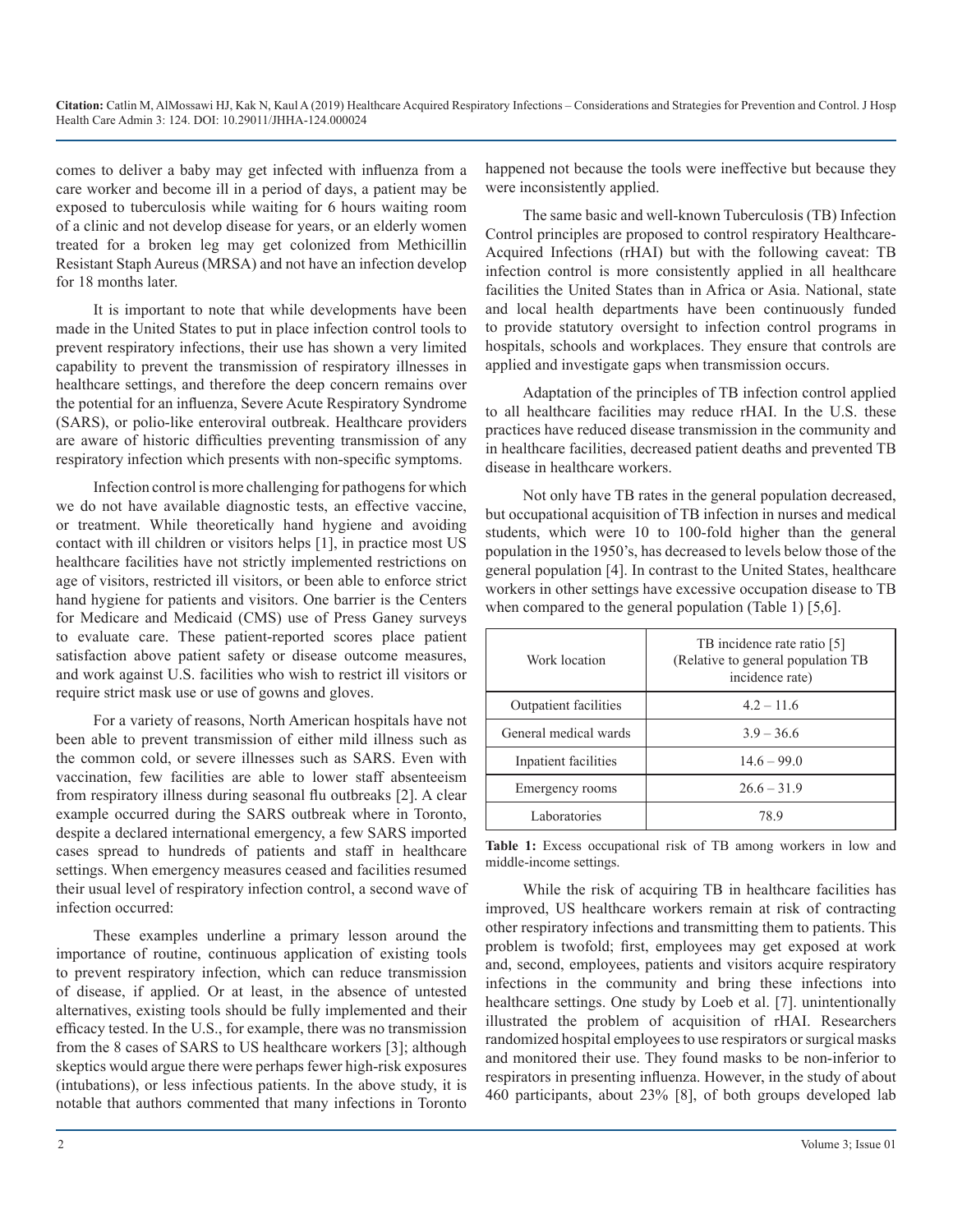confirmed influenza, a rate that does not indicate safety.

Another study also illustrated the risk of respiratory illness in U.S. healthcare workers [9]. This randomized control trial evaluated the impact of flu immunization on work place absenteeism from influenza and other respiratory illnesses in immunized and unimmunized workers. Vaccinated healthcare workers had 9.9 work absences from influenza per 100 workers compared to 21.1 per 100 unvaccinated workers. However, those vaccinated against influenza still reported 28.7 days of febrile respiratory illness compared to 40.6 days in the control group. While it is both biologically plausible and encouraging that immunization would reduce other respiratory co-morbidities, the significant burden of respiratory infection in healthcare workers in healthcare settings is alarming.

Infection control measures used to reduce respiratory transmission in the U.S. are shown in Table 2. Facilities should first conduct a risk assessment to identify the respiratory hazards in their areas and the procedures that put patients at risk. These should assist to prioritize the engineering controls, work practice controls, Personal Protective Equipment (PPE), vaccination, education, surveillance and evaluation or other measures that will be most effective for the identified hazards. In practice, facilities apply a variety of different measures with variable compliance. In comparison to facilities in less developed settings, though, they are applied in settings with a controlled environment of care. The actions taken by US healthcare workers happen in settings, sometimes with statutory mandates, with unlimited volumes of high grades of water (potable, deionized, distilled, sterile, pyrogen free), unlimited volumes of continuous energy, existence of mechanical ventilation equipment and staff to monitor and maintain air exchanges, humidity and dust. Staff have unlimited access to masks/respirators/powered air purifying respirator cover gowns, disinfectants, and cleaning supplies. High quality sterilization and disinfection of medical equipment is provided. Highly reliable products and medications are available. Medical records exist that can record and communicate patient history, status and risk over time. Laboratory systems have diagnostic tests with rapid turnaround times to identify or exclude treatable pathogens in patients with non-specific symptoms. Means of communication exist to contact patients at remote locations. Medical waste, waste water and solid waste are managed with minimal healthcare worker action. In hospitals, staff dedicate time to supervise infection control. Staff are routinely paid wages and given benefits, including sick leave. In short, a safe environment of care is provided that requires little attention of the immediate clinical staff.

| <b>Notifications and Alerts</b> | Medical records or notifiable illness reports of severe respiratory disease                                                                        |
|---------------------------------|----------------------------------------------------------------------------------------------------------------------------------------------------|
|                                 | Notifiable case report for severe respiratory disease                                                                                              |
|                                 | Case and contact investigations                                                                                                                    |
|                                 | Quarantine of exposed individuals                                                                                                                  |
| <b>Restrictions</b>             | Isolation of symptomatic and confirmed cases                                                                                                       |
|                                 | Active screening and restricting children and visitors with<br>respiratory symptoms from visiting                                                  |
| <b>Engineering controls</b>     | Having private rooms                                                                                                                               |
|                                 | Having isolation rooms with negative pressure                                                                                                      |
|                                 | Mapping ACH and air flow in cubic feet per minute                                                                                                  |
|                                 | Mapping patient flow to reduce non-essential exposure                                                                                              |
|                                 | Ventilation: negative pressure                                                                                                                     |
|                                 | Ventilation: increasing number of ventilation exchanges per hours to the outside air                                                               |
|                                 | Ventilation: eliminating indoor waiting areas                                                                                                      |
|                                 | Building design: including directional airflow                                                                                                     |
|                                 | Ventilation: Ultra violet light to decontaminate air and air handling systems. x<br>Decontamination: Possible use of UV robots to enhance cleaning |
| <b>Employee protections</b>     | Paid sick leave for workers with respiratory symptoms                                                                                              |
|                                 | Employee health pre-employment TB screening and treatment of latent infection                                                                      |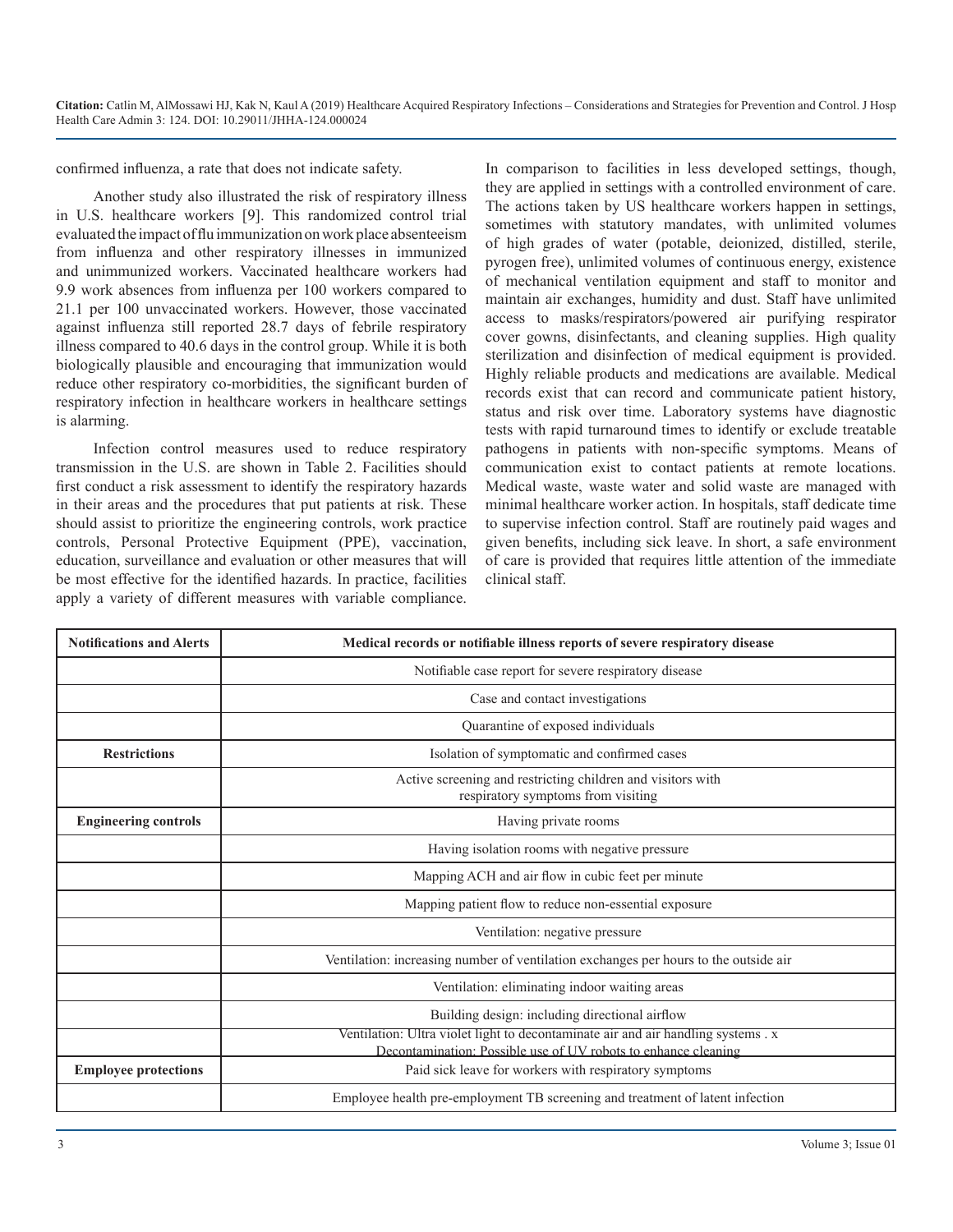|                                        | Evaluation of interventions and reporting back to staff and admin                                                                        |
|----------------------------------------|------------------------------------------------------------------------------------------------------------------------------------------|
| <b>Transmission control</b>            | Transmission-based precautions, e.g., airborne, droplet, contact precautions                                                             |
|                                        | Staff education about respiratory transmission                                                                                           |
|                                        | Glove, mask and gown use to reduce transmission                                                                                          |
|                                        | Restrict cough-inducing procedures to negative pressure rooms with at least 12 Air Changes per Hour (ACH)                                |
| <b>Vaccinations</b>                    | Mandatory influenza vaccine programs for staff                                                                                           |
|                                        | Influenza and pneumococcal vaccine programs for patients                                                                                 |
| <b>Sterilization and</b><br>cleaning   | Reprocess devices in contact with respiratory secretions: nasal cannulas, masks, intubation devices, ambu bags, peak<br>flow meters etc. |
|                                        | Do not reuse single use devices on multiple patients                                                                                     |
|                                        | Formal review of decision and process if single use devices reprocesses for use on multiple patients                                     |
|                                        | Humidifier: use sterile water                                                                                                            |
|                                        | High level disinfection of mist tents and all item used on mucous membranes                                                              |
| <b>Respiratory etiquette</b>           | Masking symptomatic persons, hand hygiene                                                                                                |
|                                        | Screening for signs of respiratory illness at point of entry to the facility                                                             |
|                                        | Cover your cough reinforced (can use cloth handkerchiefs if no masks for indoor facilities)                                              |
|                                        | Masks available at all entry, use reinforced by staff                                                                                    |
| <b>Facility Information</b><br>(signs) | Signage at entry                                                                                                                         |
|                                        | Greetings that avoid handshakes                                                                                                          |
| <b>Clinical care</b>                   | Oral hygiene and Chlorhexidine Gluconate (CHG) mouth swabbing (ventilated patients)                                                      |
|                                        | Ventilator care bundle (See Table 3)                                                                                                     |
|                                        | Large volume nebulizers with sterile solutions                                                                                           |
|                                        | Suctioning with sterile or at least clean gloves and sterile water                                                                       |
|                                        | Oral 0.12 % CHG before heart surgery                                                                                                     |
|                                        | Sink guards (to prevent Acinetobacter on supplies on counters near sink)                                                                 |
|                                        | Separating hand hygiene sink from dirty utility sinks                                                                                    |
| Laboratory                             | Laboratory biosafety practices (hoods) especially for microscopy                                                                         |
|                                        | Hand hygiene for patients and staff                                                                                                      |
| Programmatic                           | Coordination between animal and human health for severe pathogens                                                                        |
|                                        | TB screening and control programs                                                                                                        |

**Table 2:** Measures to Prevent Respiratory Healthcare Associated Infections in US.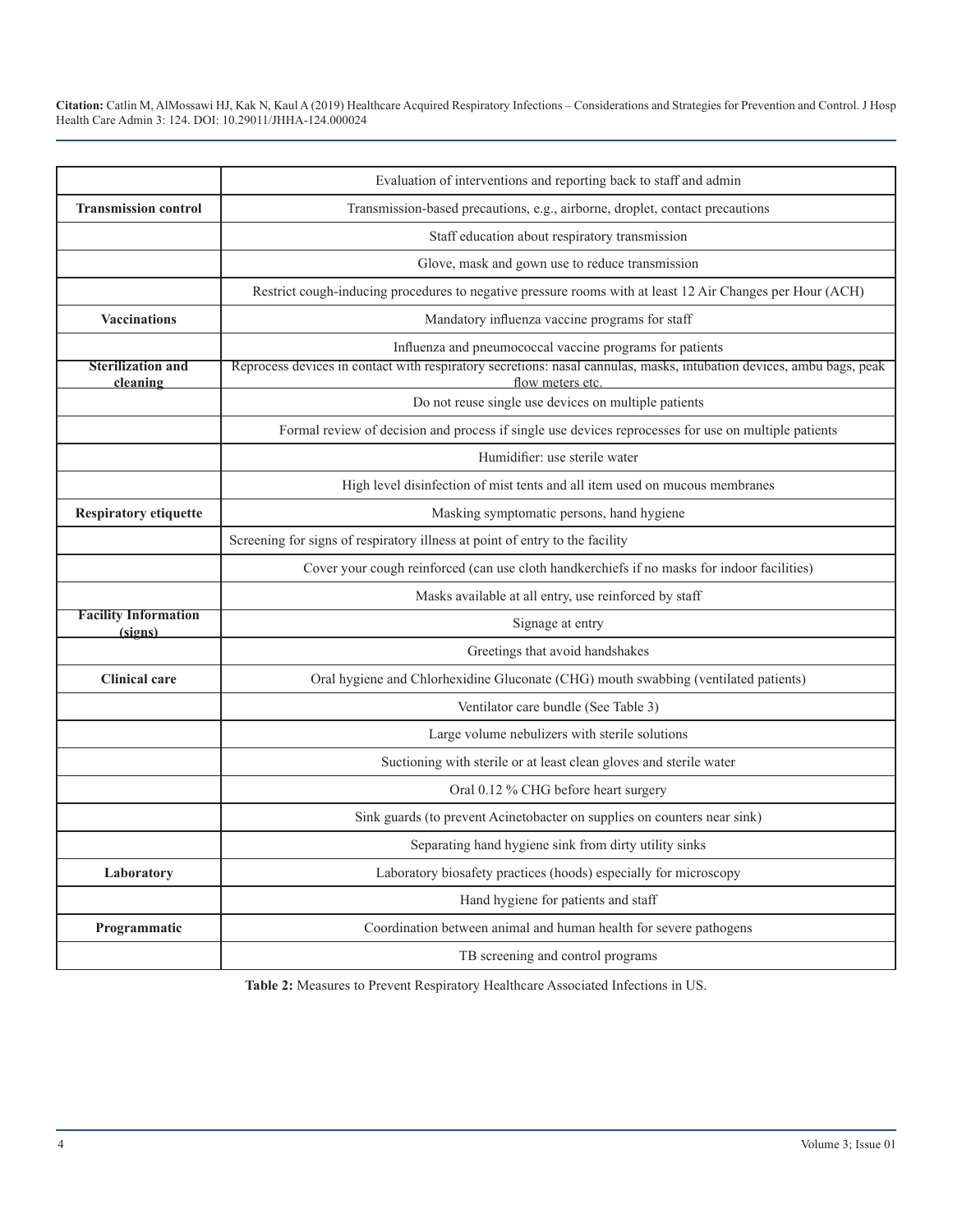In summary respiratory infection control tools exist, and many of the tools which have been in use for a long time can be very efficacious when consistently applied. But the efficacy of these tools in ideal settings and the effectiveness of these tools when applied to resource scarce settings should not be assumed.

#### **Factors that Increase of the Risk of Acquiring rHAI**

Whether a patient acquires rHAI depends largely on their susceptibility and exposure. At the moment of care, facilities can reduce exposure, but not change susceptibility. However, proactive early and routine efforts to identify patients who are susceptible may help to prioritize application of measures to reduce exposure for those patients.

In general, susceptibility can be decreased through immunization, immunity acquired from past infection, having a healthy immune system, having a healthy biome, avoiding unnecessary antibiotics, as well as by maintaining the ability to remove pathogens including by bathing and coughing, by intact lungs and skin and mobility, by managing and reducing comorbidities, and by maintaining blood sugar levels within normal limit.

Exposure can be influenced by a variety of factors and their interaction. The burden of infectious disease in the general population also increases the risk of exposure in hospitals. The effectiveness of interventions may vary in high and low prevalence settings. Fragile patients in very invasive settings such as intensive care units [10], are also highly exposed to respiratory pathogens.

#### **Factors which affect exposure include:**

- The patient's biome (many nosocomial infections come from the patients' own organisms)
- The duration and type of contact in the healthcare setting
- The duration and type of invasive procedures (shorter surgery versus longer surgery)
- Use of safe care practices (coughing and deep breathing, head of bed up in ventilated patient, sedation vacations, etc.)
- Contact with medical equipment or devices that have not be reprocessed between patients
- Sharing space with infectious patients or staff
- Air that has low air changes per hour and intakes vents that bring in contaminated air
- Lack of cleaning surfaces,
- Contaminated food
- Contaminated medications (prepared with common Intravenous (IV) bags, nebulizers prepared with surface water)
- • Environmental factors that increase or decrease the survival of pathogens in the environment
- Level of implementation of control strategies
- Burden of exposure due to local epidemics

Factors that increase susceptibility and exposure increase the risk of infection. Important patient level factors which impact susceptibility are summarized in Table 3.

| <b>Note:</b> Factors are not independent and may be synergistic or markers of other underlying causal factors [10,12-14] |                                                                                  |  |
|--------------------------------------------------------------------------------------------------------------------------|----------------------------------------------------------------------------------|--|
| <b>General factors</b>                                                                                                   | Age (very young and $> 50^{\circ}$ with increased risk $> 70$ )                  |  |
|                                                                                                                          | Immunization status (MMR, polio, influenza, HIB, pneumococcus, recent pertussis) |  |
|                                                                                                                          | Lack of immunization for flu, pneumococcal, or Hib (children)                    |  |
|                                                                                                                          | Malnutrition status including vitamin A deficiency                               |  |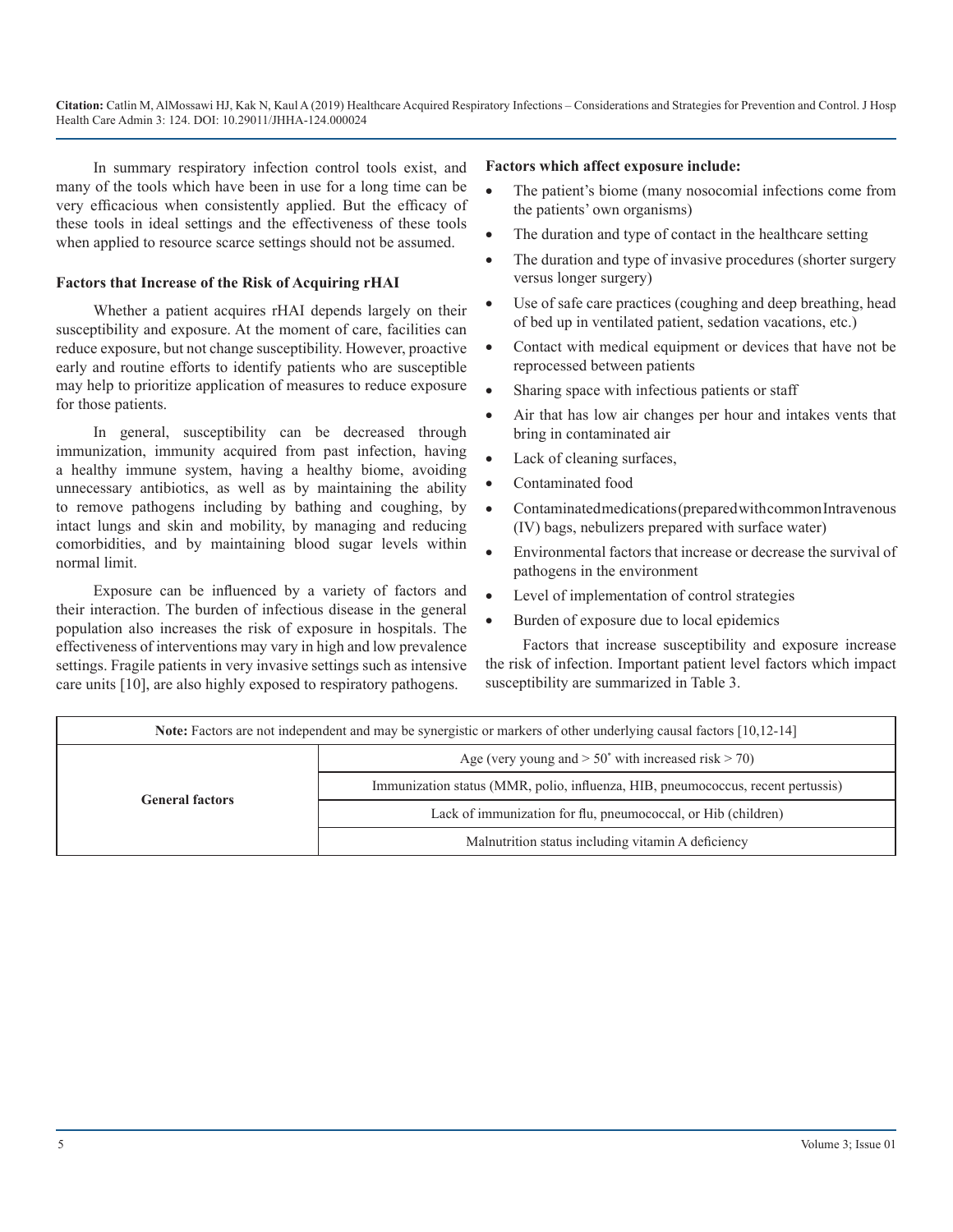| Prior hospitalization 90 days or nursing home placement                             |  |
|-------------------------------------------------------------------------------------|--|
|                                                                                     |  |
| Burn or trauma patient                                                              |  |
| Neoplastic disease                                                                  |  |
| Congestive heart failure                                                            |  |
| Liver, cerebrovascular disease or renal disease                                     |  |
| Other respiratory illness, chronic respiratory condition or lung abnormality        |  |
| Prior colonization with MRSA                                                        |  |
| <b>Existing or prior conditions</b><br>Hemodialysis patient                         |  |
| Pregnancy                                                                           |  |
| Alcohol or opioid use disorders [11]                                                |  |
| Allergies                                                                           |  |
| Diabetes                                                                            |  |
| HIV or immunocompromised                                                            |  |
| Prior use of antibiotics, especially broad spectrum                                 |  |
| Stroke                                                                              |  |
| Smoking status                                                                      |  |
| Lifestyle or environmental factors<br>Exposure to secondary smoke and air pollution |  |
| Occupational exposure (asbestos, silica, young children)                            |  |
| Healthcare wound care therapy                                                       |  |
| Therapy with H2 blockers, proton pump inhibitors, antacids                          |  |
| Recent bronchoscopy                                                                 |  |
| Immobility                                                                          |  |
| On steroids<br>Factors associated with treatment and                                |  |
| care<br>Post-surgical procedure                                                     |  |
| Use of general anesthesia                                                           |  |
| Use of 4 or more units of blood                                                     |  |
| Altered mental status                                                               |  |
| Tube feeding                                                                        |  |
| Lack of treatment for TB infection                                                  |  |
| Occupying room whose prior patients had drug resistant or respiratory infections    |  |
| Contact of lab confirmed case of respiratory illness<br>Other health system factors |  |
| Duration of intubation                                                              |  |
| Duration of hospitalization                                                         |  |

**Table 3:** Factors Increasing Patient Susceptibility for rHAI.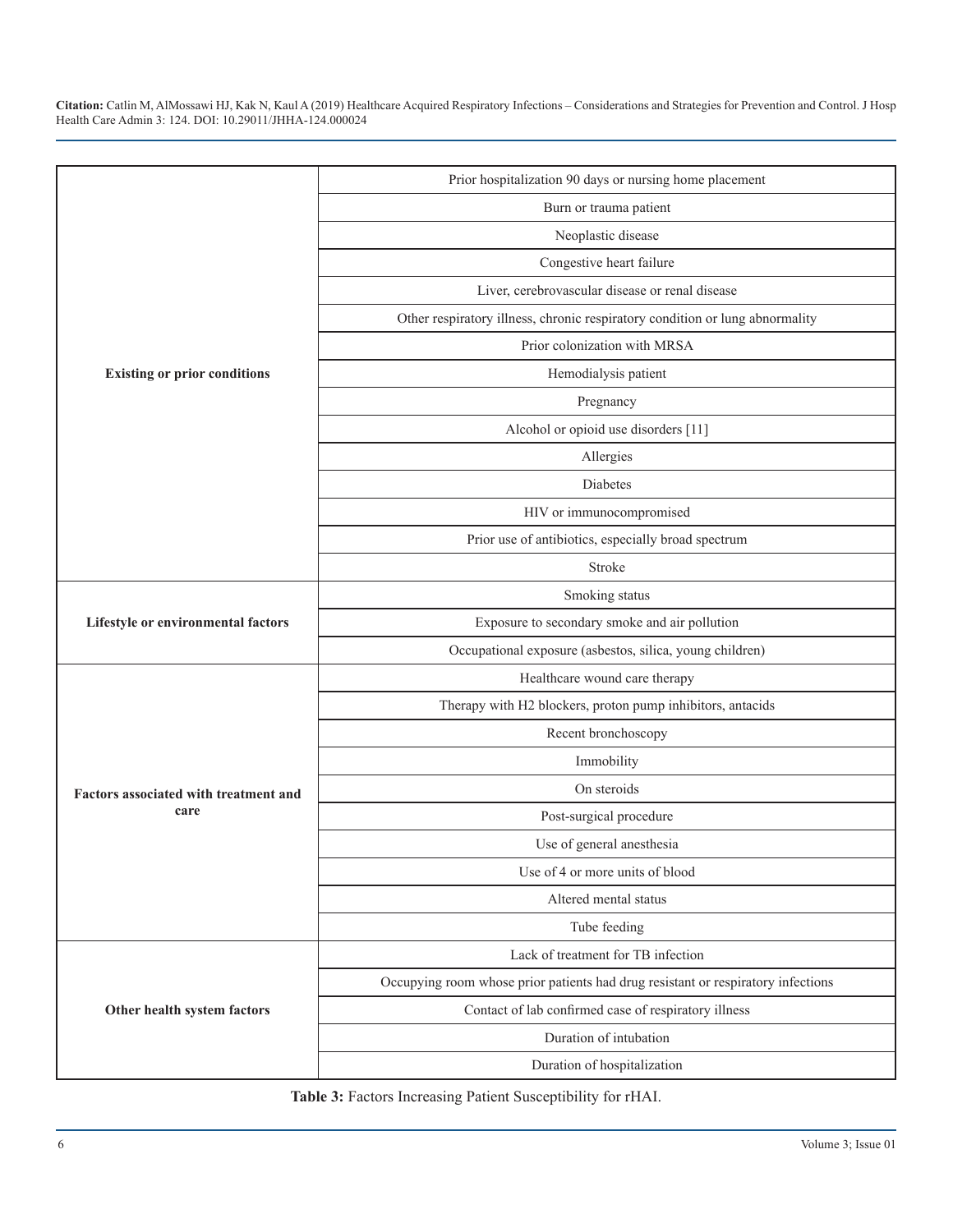The greatest exposure to rHAI is present in patents on a ventilator, whose use may increase the rate of acquisition of Ventilator Associated Pneumonia (VAP) 6 to 21 fold [15].

#### **Surveillance Systems to Identify Patients' Risk of rHAI**

In the United States surveillance systems to detect respiratory epidemics exist at the facility or organizational level and in the public health sector's regional, national and international levels. Public health surveillance is not exclusively focused on healthcare acquired infections, but aids the identification of rHAI via documentation of the prevalence of infections circulating in the community [16]. Public health laboratories also conduct diagnostic tests for emerging infections of public health importance when commercial tests do not exist. Public health systems may also administer, monitor and standardize systems for tracking rHAI in facilities.

#### **Public Health and Regional, National and International Surveillance systems**

Examples of these public health surveillance systems related to rHAI are:

- Laboratory-based surveillance systems such as the National Respiratory and Enteric Virus Surveillance System of the Centers for Disease Control and Prevention (CDC).
- Armed Forces Health Surveillance Center, which conducts respiratory surveillance on a variety of populations including military recruits, zoonotic-human interfaces on a variety of common respiratory pathogens.
- The National Syndromic Surveillance System, which uses electronic data from emergency rooms to detect mass events including epidemics of respiratory infections.
- Respiratory surveillance systems for influenza from the Council of State and Territorial Epidemiologists (sample CSTE report shown below).
- U.S. Outpatient Influenza-Like Illness Network (ILINET), which is a sentinel surveillance networks of 1800 outpatient settings in 50 states, the US Virgin Islands, Puerto Rico, and the District of Columbia. The system reports the weekly percentage of outpatient visits for influenza-like illness.
- The Influenza Hospitalization Surveillance Network (FluSurv-NET), which covers approximately 9% of the US population. This system reports hospitalizations and deaths.
- The 122 Cities mortality reporting system (CDC), which tracks the portion of mortality associated with pneumonia and influenza.
- The Influenza-Associated Pediatric Mortality Surveillance System.
- The public health laboratories and WHO collaborating laboratories in the United States.
- Reporting occupational acquisition of TB to Occupational Safety and Health Administration (OSHA) on the OSHA log and other healthcare acquired infections through workman's compensation programs.
- World Health Organization (WHO), Department of Communicable Disease Surveillance Response, maintains a Disease Outbreak News web site (http://www.who.int/csr/ don).
- National Health Safety Network, the largest US system to report HAI in the United States, with more than 13,000 hospitals and ambulatory surgery centers participating.

Non-Public Health Reporting Systems include ProMED-mail (Program for Monitoring Emerging Diseases), a reporting network which includes news, science, and member reports sponsored by the International Society for Infectious Diseases (http://www. promedmail.org).

Hospitals participate in the National Health Safety Network system to track complications of mechanical ventilation, postoperative infections, and flu immunization status. The complications of ventilation include ventilator associated pneumonia, death, pulmonary edema, sepsis, Acute Respiratory Distress Syndrome (ARDS), pulmonary embolism, and barotrauma. Facilities are motivated to participate through various levers including:

- 1. Reporting certain metrics is a condition for participation in Centers for Medicaid and Medicare Services programs and requirement for payment for Medicare and Medicaid patients.
- 2. State and local health jurisdictions require participation.
- 3. Accrediting bodies, e.g., Det Norske Veritas (DNV), the Joint Commission, or the Accreditation Association for Ambulatory Healthcare (AAAHC), require facilities to report with a standardized system.
- 4. Facilities wish to use data to be able to compare the quality of care internally and externally.

Intermediate between facility level and governmental surveillance systems to detect nosocomial respiratory infections are research or quality consortiums that may test interventions and which may have private or government funding. Examples include the Washington State Hospital Association's "Safe Tables," the Institute for Healthcare Improvement's Project Joint, and the multiorganization consortium's Surgical Care Improvement Project (SCIP). Organizations such as Qualis Health offer consulting services to reduce adverse events including ventilation associated pneumonia.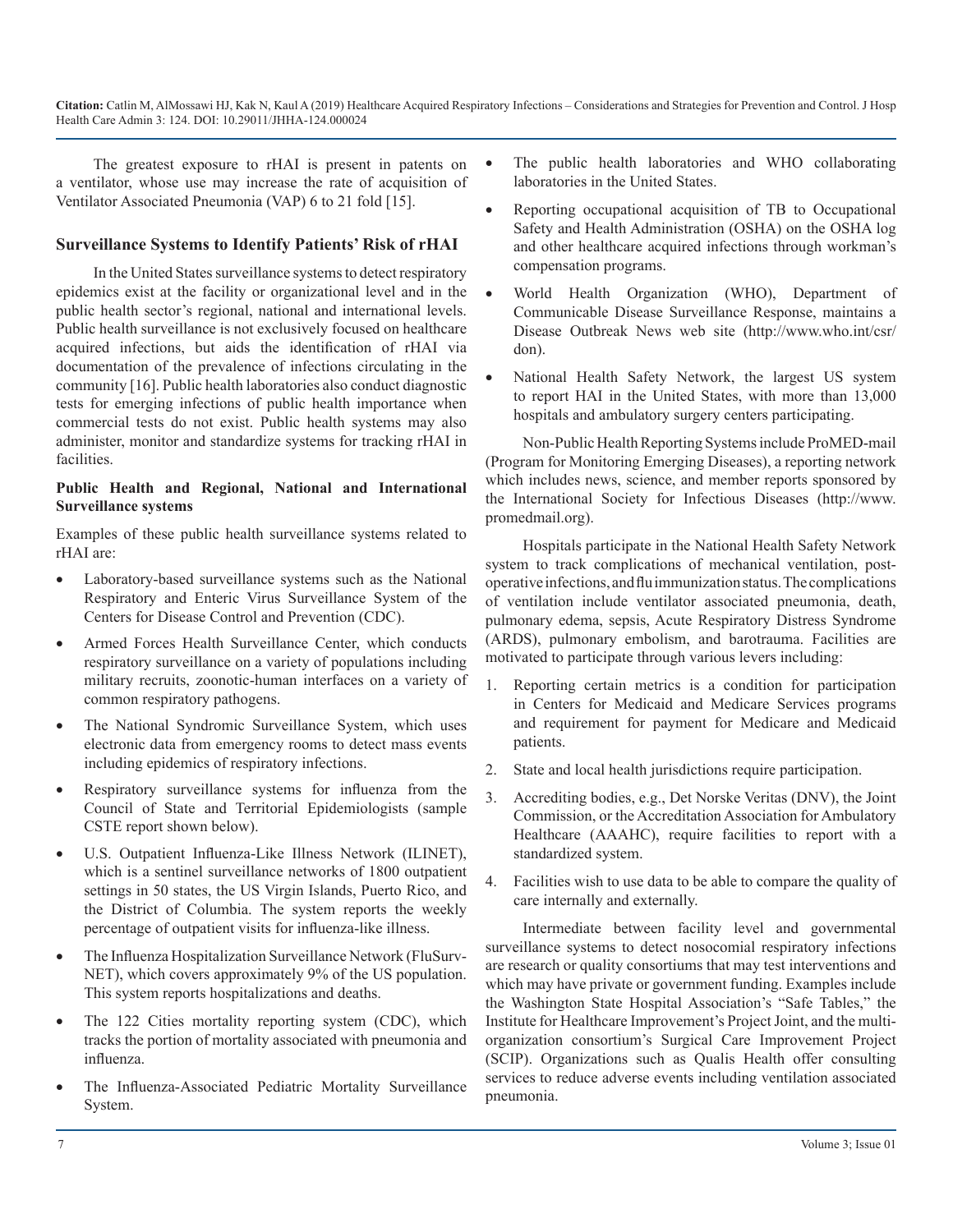#### **Facility level surveillance systems**

At the facility or organizational level, hospitals adopt a variety of surveillance systems to detect and control the transmission of nosocomial respiratory illnesses. For examples, healthcare facilities use the CDC TB risk assessment to identify occupational clusters of TB infection and level of risk. This practice helps facilities develop strategies appropriate to their level of TB risk for screening employees and identifying transmission from patients: [http://www.cdc.gov/tb/publications/guidelines/](http://www.cdc.gov/tb/publications/guidelines/AppendixB_092706.pdf) AppendixB 092706.pdf. In other cases, individual facilities may volunteer to become a site in the influenza sentinel surveillance systems. In the United States, care increasingly includes very short length of stay for almost all patients. Hospitals are largely centers for highly invasive procedures and monitoring, and patients may be discharged in hours or days to other care facilities. This reduces the risk of exposure to respiratory infections but also limits the ability to detect infections that may not develop for 30 or 90 days.

Facilities will employ various levels of screening, employing a number of different tools at different levels or at different points in the process of care. These include:

Screening on first contact or admission to a facility.

Screening may occur in a phone call for an appointment, by computer kiosk, by patient phone app, by secure email, or by receptionist or volunteer. The condition screened for, and the questions to detect it, vary by institutional priority and by existing health alerts. They may screen for temperature, infections present on admission, immunization status, MRSA history or Multi-Drug Resistant Organisms (MDRO) test results. Patient may also be screened for presence of a rash and fever illness, fever of unknown origin, or influenza-like illness. During outbreaks, patients may be screened for additional conditions including travel to impacted areas. In the United States, most facilities screened for travel due to the 2014 Ebola emergency and to a lesser degree for travel to countries with transmission of the Middle Eastern Respiratory Syndrome Corona Virus. Hospitalized patients with respiratory syndrome and Acute Flaccid myelitis or Paralysis (AFP) in the United States are screened for enterovirus D68; elsewhere in the world persons younger than 15 years of age with AFP would be screened for polio infection.

• Screening on entrance to a unit.

Within a facility, individual departments may conduct additional screening for respiratory conditions when they admit a patient. For example, patients admitted to HIV care wards may be screened for TB; patients admitted to Intensive Care Unit (ICU) may have screening cultures for nasal, rectal, and wound culture for MRSA and or other multiple drug resistant infections. Patients admitted to stem cell or transplant services may be screened for a broad array of conditions. Preoperative patients facing major

surgery may have chest X-ray and a history and physical taken that can identify respiratory conditions and be used to defer surgery. Mothers presenting for delivery may have themselves and family in attendance screened for respiratory illnesses.

• Active screening for respiratory conditions.

Some facilities screen patients and visitors for respiratory symptoms to identify patients who may need isolation or special precautions. Patients are usually actively screened and visitors are actively questioned or undergo self-screening at a check-in kiosk.

U.S. facilities may screen healthcare workers prior to the first day of work for immunizations, annual flu shot, and by law, for TB infection or disease. By law, health facilities are required to:

- 1. Conduct annual symptom surveys for employees with latent TB infection, and
- 2. Repeat tuberculin testing (Tuberculin skin testing or Interferon-Gamma Release Assays (IGRAs) for staff in highrisk departments.
- Surveillance for ventilator related pneumonia or ventilator related events.

Hospitals report ventilator-associated pneumonia in the National Healthcare Safety Network. While the definition and data requirements are standardized, individual facilities develop their own systems to obtain the required data.

Reporting ventilator-related pneumonia requires tracking all patients put on a ventilator in a given unit and then monitoring the number of ventilator-days, which becomes the denominator. For example, if at 8 AM, 10 patients are on a ventilator in an Intensive Care Unit (ICU), this would be counted as 10 ventilatordays. Obtaining the denominator data (ventilator-days) is almost always a manual process and is done daily, or for a sample of days. Staff review charts to exclude patients with pneumonia present on admission, then track lists of patients on ventilators to see if they develop a reportable event attributable to use of the ventilator.

Different facilities use different systems to do this. Some have data mining software, or program algorithms to help identify possible infections. While these systems reduce the chart review, due to the difficulty of diagnosing pneumonia, patients still need to be reviewed individually to see if they meet the definition for ventilation-related pneumonia.

 Surveillance of post-operative pneumonia to report rates pneumonia following surgery.

Starting with a list of patients who have undergone a surgical procedure, patients are followed for 30 days. Patients with respiratory infections present on admission are removed, then patients are stratified by ventilated and non-ventilated patients,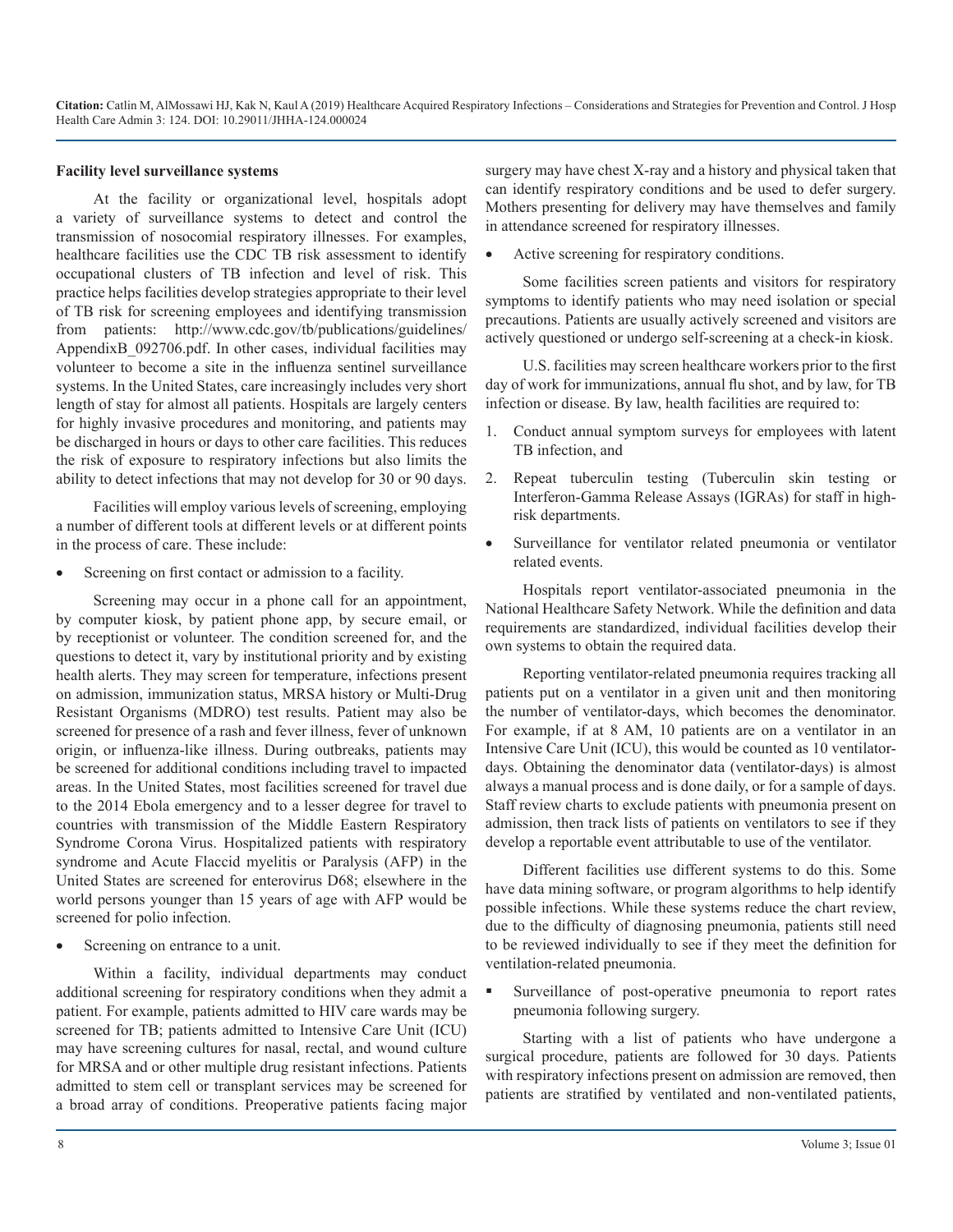and patients are then tracked to see if they develop infections meeting the definition in the follow-up period. Systems with active surveillance send letters, texts, phone or e-mail to patients and families asking if they developed infections in the post-op period; those indicating in the affirmative are usually interviewed directly. Alternately, letters may be sent to the surgeons or physicians providing follow-care.

Surveillance in non-surgical settings.

Non-surgical hospitals may determine their highest risk patient population and track pneumonia developing more than 48 hours after admission. For example, hospitals may track the development of respiratory illness in stroke patients, trauma patients, burn patients, in patients with tube feeding, and in patients with tracheostomies on a ventilator.

Tracking infections following exposures to lab confirmed infections of public health importance.

Most hospitals have a system in place to notify patients, staff and public health authorities of infections acquired during their care. During high priority outbreaks, health departments or CDC staff will step in. During the SARS outbreak for example, CDC dedicated more than 800 staff to surveillance and containment efforts. Hospitals try to identify exposures to limit future transmission, to remove infectious staff from duty, and to provide prophylaxis or treatment. An example is shown below illustrating the number of healthcare workers and close contacts who developed infection from SARS.

#### **Existing Tools for identifying rHAI**

**Standard Comprehensive References:** Three organizations, the Curry International Center, CDC and WHO have published very clear, exceptionally well done, evidence-based tools for the control of TB in Healthcare settings. Applying the principles of these guidelines and adapting the procedures to other respiratory diseases would likely contribute to the control of a variety of respiratory infections. Because of that, this review strongly recommends their use as primary references and resources, with additional focus on hand hygiene, and provision of large volumes of water to all facilities doing invasive procedures. All three organizations have developed training material related to these guides that are simple, clear and appropriate for a wide variety of settings:

- WHO Policy on TB infection control in Health-Care Facilities, Congregate Settings and Households 2009. WHO/HTM/TB/2009.419. [http://whqlibdoc.who.int/](http://whqlibdoc.who.int/publications/2009/9789241598323_eng.pdf?ua=1) [publications/2009/9789241598323\\_eng.pdf?ua=](http://whqlibdoc.who.int/publications/2009/9789241598323_eng.pdf?ua=1)1
- Francis J. Curry National TB Center. TB Infection Control, A Practical Manual for Preventing TB. 2011.

http://www.currytbcenter.ucsf.edu/sites/default/files/ic\_ book\_2011.pdf

• CDC. Guidelines for Preventing the Transmission of Mycobacterium tuberculosis in Health-Care Settings, 2005 MMWR 2005; 54 (No. RR-17).

In addition, the 225 page HICPAC 2007 Guideline for Isolation Precautions: Preventing Transmission of Infectious Agents in Healthcare Settings remains the US standard guiding practice on the use of transmission-based precautions for both respiratory syndromes and pathogen-specific infections. The evidence base and duration of application for many of the isolation precautions remain widely debated in the United States. As better diagnosis tools evolve for viral pathogens, more advocacy is seen for the use of both respiratory (airborne or droplet) and contact precautions (e.g., gowns, gloves and mask and eye protection) [17], for a broader range of diseases [18].

The last classic reference is the 2003 federally appointed Healthcare Infection Control Practices Advisory Committee (HICPAC) guideline (Guideline for Preventing Healthcare-Associated Pneumonia) [19], which remains the most evidence dense reference for preventing healthcare associated pneumonia. It includes guidance for preventing ventilation-associated pneumonia (events), tube feeding risk reduction, and an extensive literature review.

**References for outbreak investigations:** While the resources needed to conduct an analysis of an outbreak investigation may be outside of the budget, time availability and expertise of many healthcare providers, there are some basic principles which can be applied to detect and define that a problem exists, even if the plan is then request external help. Some countries have WHO sponsored field epidemiology courses which can provide training or assistance in outbreaks. CDC provides assistance for outbreaks with novel or unknown risk factors or the potential for multicountry spread [20]. The CDC Healthcare Associated Infection Outbreak Investigation Toolkit contains outbreak abstraction forms and guidance on contains general information or 'variables' that might be collected during HAI outbreak investigations in a variety of different settings. An outline of the steps to take is described in Infection Control in Ambulatory Care [21].

**Tools, trainings, forms, program descriptions and best practices:** Table 3 provides a list of specialized guides, job aids, and case studies related to the measures discussed in Sections I-III above, for different healthcare settings and disease areas. These include commonly used forms, trainings, signs, calculators, sample legislation, and new approaches that may be useful for control of respiratory infections. These should not be regarded as 'ready to use' guides, but as illustrations of principles that could be adapted to reduce the susceptibility and vulnerability of patients to rHAI in other settings.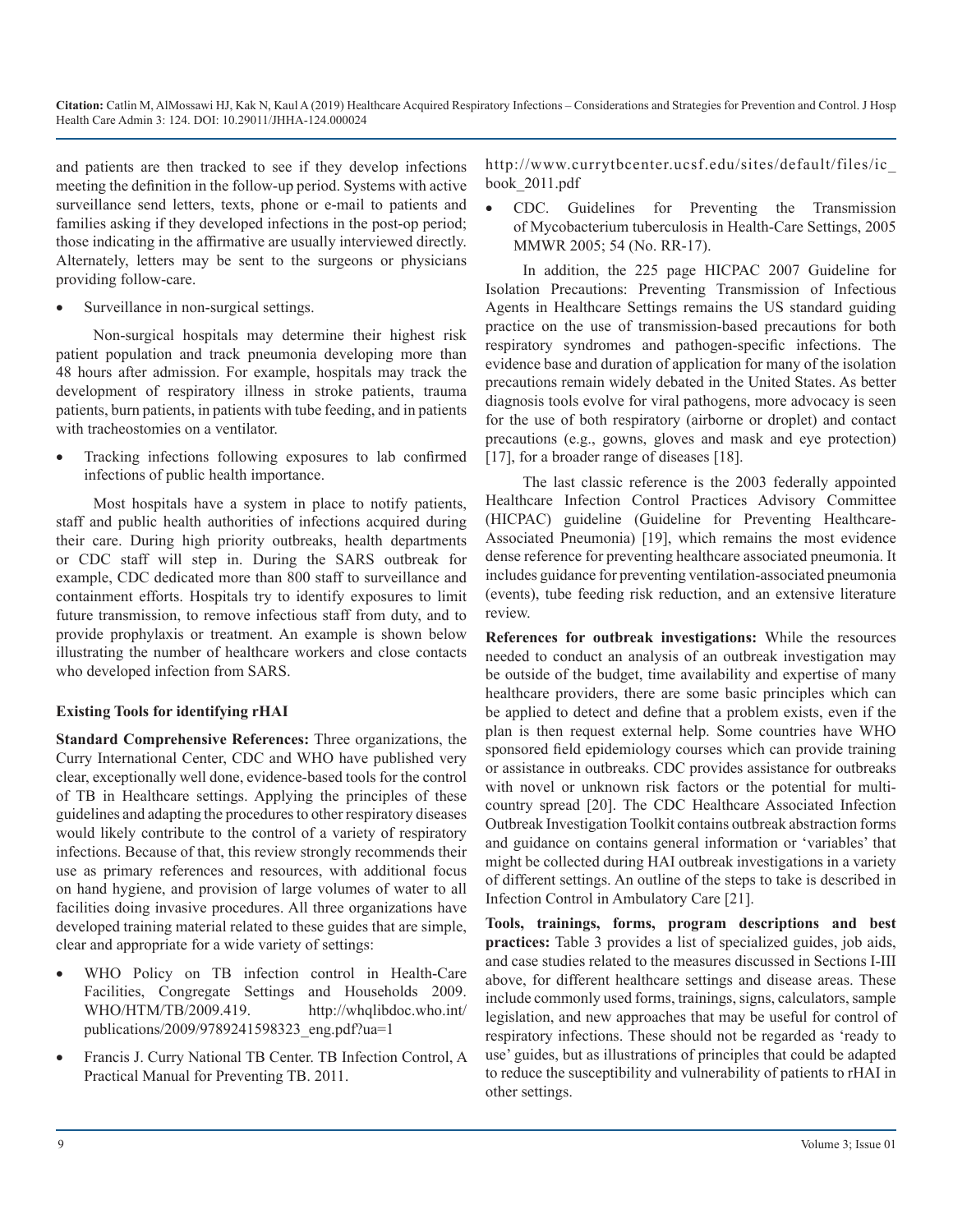#### **Implications for Practice in Limited Resource Settings**

To be successful in halting transmission, infection control measures need to match the complexity of care provided. The more complex the care that is provided, the more important system-level facility enhancements become. At the lowest level, relatively simple measure like implementation of alcohol hand gel or provision of sterile syringes can have important benefits, since at dispensaries or health posts the most common invasive procedures done may be injections. Even for sterile syringes to be success, it will be necessary to have systems for stock management, medical waste, supervision and cost recovery. As care becomes more complex, however, system wide health strengthening in infection control is necessary or care will not be safe. A dispensary may prevent the spread of blood borne pathogens with the use of single-use syringes. A dialysis facility may implement use of sterile syringes but will still spread Hepatitis C and B unless they institute a variety of measures including water systems, adequate volumes of water, reverse osmosis, cleaning protocols, ability to separate patients, strict reprocessing guidelines for dialysis filters. To prevent respiratory transmission within the healthcare setting, system level changes will most likely be necessary.

As worldwide levels of HIV and HCV rise, attention to blood borne IC is of increased importance as both may be transmitted by unsafe care. HCV can be transmitted in the workplace by exposure to nasal secretions and work surfaces even when sterile injection equipment is used.

 Bloodborne pathogen control program in the U.S is mandated by government and has a number of key elements, as outlined below. These elements present a framework which is also similar to that applied for the control of rHAI.

- **1) Conduct a risk assessment to identify where exposure to blood will occur and to whom**
- **2) Develop a plan for prevention, control and treatment of bloodborne exposure**
- **3) Implement engineering controls:**
- Sterile devices for injections, safety devices where available,
- Eliminating injections and sharps whenever possible,
- Use sharps containers,
- Medical waste systems to remove contaminated devices from healthcare or public use.
- **4) Introduce Personal Protective Equipment (PPE) for staff and patients**

These should be made available to employees of greatest exposure rather than highest status (e.g. midwifes and surgeons should have the same level of PPE.)

- Gloves, gowns, masks and eye protection
- Closed toe shoes
- **5) Implement work practice controls**
- Remove blood from the environment though effective cleaning
- Cleaners need water, cleanable buckets, brushes, detergent and disinfectants.
- Launder textiles in safe ways
- Biosafety program in the lab to minimize blood contact
- Reprocessing of instruments between patients appropriate to contact with skin, mucous membranes or parenteral use
- No recapping of used sharps
- Supervision of medications with potential for abuse
- **6) Require vaccination for healthcare workers and patients**  (especially HBV)
- **7) Implement exposure management system for workers** including testing and treatment, and compensation for work related illness and injuries

#### **Core Principles of airborne (TB) Control**

The principles of TB control can adapted to reduce the nosocomial transmission of other respiratory pathogens. These principles and suggested modifications include:

- **1) Conduct a risk assessment to define hazards and select control measures appropriate to the hazard, risk and location.**
- **2) Engineering controls**
- Design of facilities to avoid recirculation of unfiltered or untreated air
- Design of the patient flow to minimize the time infectious patients spend in public waiting rooms or settings without adequate ventilation
- • Provide Enhanced ventilation for higher risk and cough inducing procedures in areas with enhanced ventilation
- Placement of waiting rooms outside and in areas that have enhanced ventilation or venting to the outside, never in corridors
- Lab hoods for microscopy and cultures
- Use of appropriate diagnostic tests to confirm need for treatment or prophylaxis and ensure prudent use of medications
- Directional air flow or negative pressure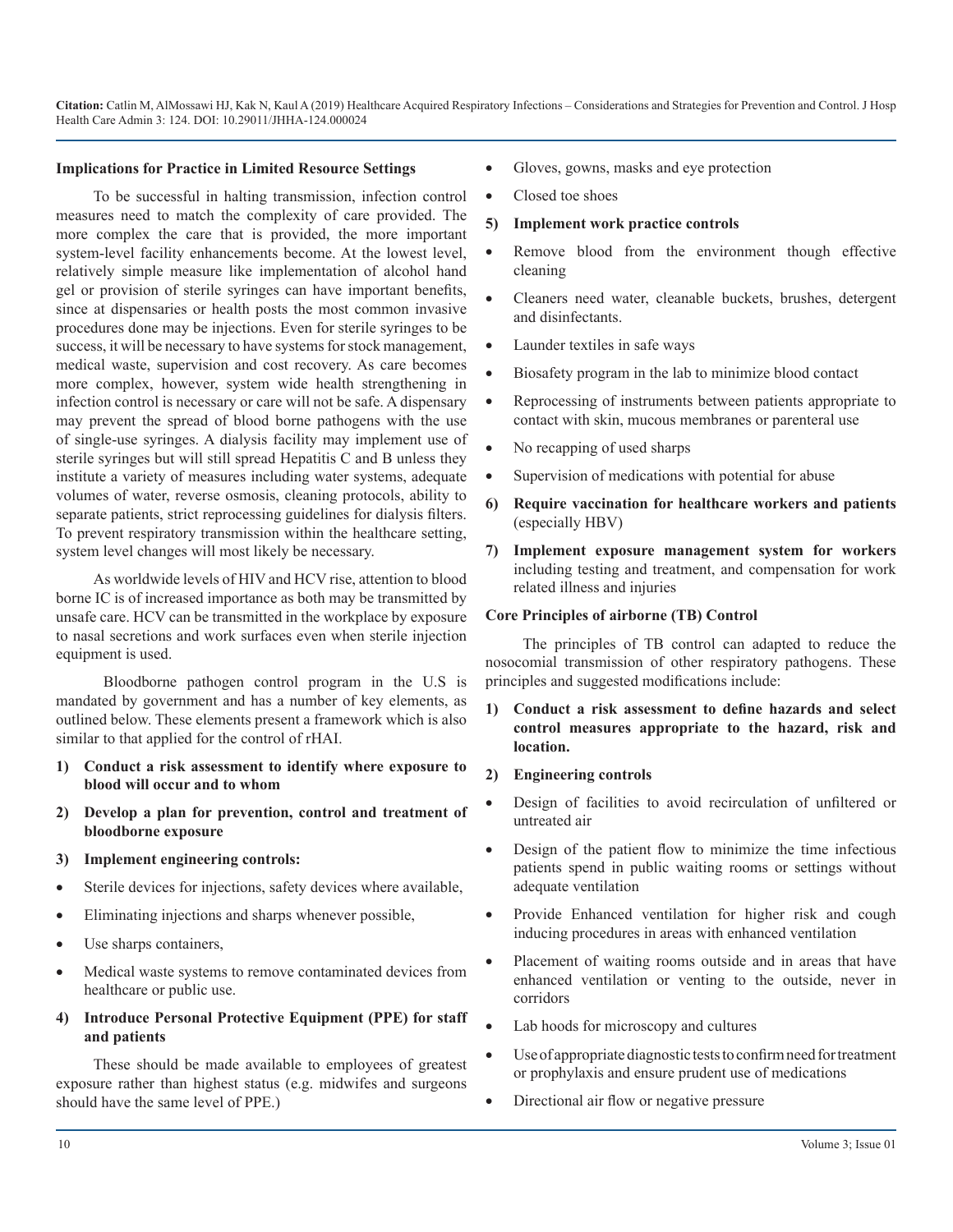- Application of evidence based treatment regimens
- Use of a combination of mechanical ventilation systems, filters, upper air UV light, fans, and non-recirculating exhaust systems when natural ventilation is not possible
- Use of diagnostic tests to reduce over treatment
- **3) Administrative Controls**
- Use of the least restrictive setting possible including care at home.
- Avoid purchase of devices that the setting cannot main or reprocess.
- Prohibition of program financing from the sale of medications as this can promote inappropriate use of medications.
- Pre-employment screening of employees for infection and disease, with ongoing monitoring.
- Select an improvement priority based on regional risks and track progress with process indices.

#### **4) Work practice controls**

- Screening for infectious cases in staff, visitors and patients in all settings
- Screening for respiratory symptoms to mask those upon entry to facility (or provide cloth handkerchiefs)
- Isolation of infectious cases or removal of them from public areas and shared workplaces
- Investigation of persons with significant exposure to serious and treatable illnesses to prevent additional transmission (SARS, MDR-TB, CoMERS, ARDS from unknown cause)
- Use of respiratory hygiene (cover coughs, mask persons with respiratory illness)
- Therapy matched to drug susceptibility, avoiding broad treatment

#### **5) Vaccination**

- Use of vaccinations as appropriate and cost effective including pneumococcal, and Hib
- **6) PPE**
- Staff use of appropriate PPE when working with infectious patients
- Patient use of masks, facility provided handkerchiefs
- **7) Exposure Management**
- Treatment of latent TB infection
- Furlough or masking of staff with respiratory syndromes
- Use of directly observed or monitored therapy to ensure completion
- Evaluation rates of occupational illness and treatment failures to improve the program

#### **Expectations of lowered efficacy when applying TB control measures to other respiratory pathogens**

TB control practices have been effective in the United States to reduce transmissions in healthcare sites. The same approaches can be expected to be less effective for the control of other respiratory infections for a number of reasons, for example the high rate of untreated HIV/TB and MDR TB infections in many countries [22]. HIV increases the progression of TB disease, changes the detection by skin testing or CXR, and increases the reactivation rates of TB. A high prevalence of HIV in the population means many additional infectious TB patients were present in healthcare facilities during childbirth, treatment for emergencies such as car accidents, and all other medical treatments [23]. HIV also increases vulnerability to other respiratory infections.

When applying TB control measures to other rHAIs, there are reasons to expect differences in efficacy. Unlike TB, many respiratory pathogens are infectious before the onset of symptoms. Workers come to work infectious without their knowledge. This limits the sensitivity of screening measures to identify infectious cases. Subclinical infections can also be infectious, whereas for TB, not all clinical infections are infectious.

Second, TB control programs in the United States are often supported by law, externally funded, supervised by external oversight, and have standard measures of proven efficacy [24]. Program evaluation measures have also been standardized. Hospital control programs for other infectious respiratory illnesses are not externally funded, but are sometimes monitored by state or local departments of health.

Research money and interest also exists to test TB control measures, including in resource scarce settings. In contrast, the majority of viral infections transmitted in facilities (e.g., RSV in adults and metapneumovirus) are often ignored as a cause of nosocomial infection. Clinicians do not test for them if there is no targeted therapy; diagnostic tests done for screening are not billable. Diagnosis of VAP and pneumonia is difficult [25,26], variable, and unreliable in both developed and developing country settings, making evaluation of pneumonia control measures more difficult.

In addition, TB control is an identified priority due to the high case fatality rates and burden of disease. National, bilateral organizations and foundations fund consensus strategies. The same is not true for many of the poorly understood respiratory adverse events.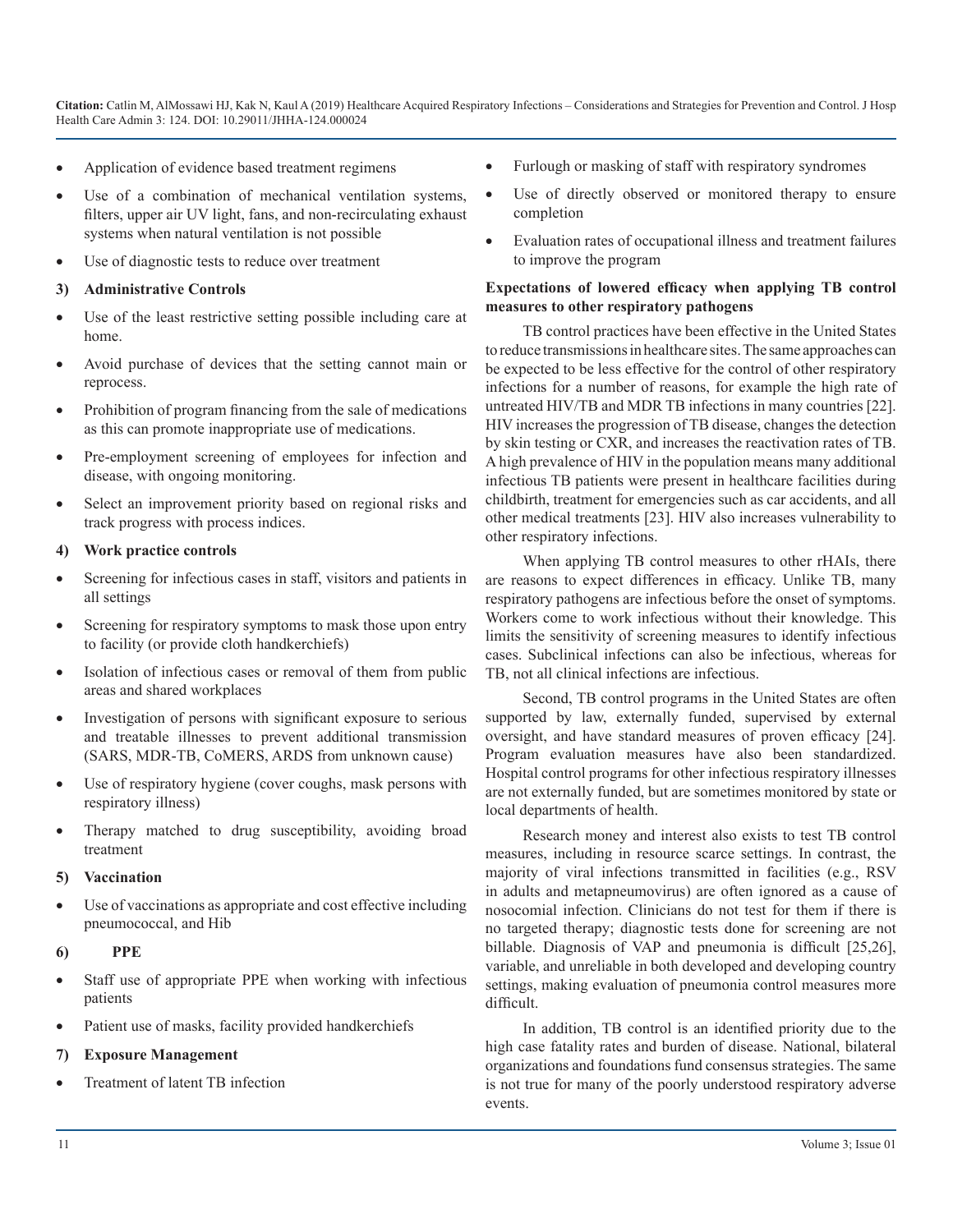As TB also has a lower attack rate than many pathogens [27], it does not overwhelm healthcare facilities the way RSV or influenza epidemics can. A very high rate of TB would be 280 per 100,000 persons per year, as occurs in Southern Africa (In contrast, the US rate in 2014 was 3/100,000 [28]), whereas during a flu season more than three quarters of children may be infected. It is not uncommon during the peak of a seasonal flu outbreak to have more than  $10\%$  absenteeism in the U.S. work place.

Even in the United States, lab diagnosed rHAI can only be verified in funded research or sentinel sites; clinical hospitals monitor process indicators rather than outcome indicators except for VAP. Readily available and affordable diagnostic tests exist for TB, but not for most of the other causes of respiratory pathogens which are predominantly viral. This limits the identification of pathogen specific causes for early triage into isolation.

Finally, except in HIV positive persons, healthcare acquired TB disease may take months to years be become visible. The onset of other healthcare acquired infections may be considered at 48 hours after admission or within the incubation period of known pathogens.

#### **Prioritizing tools for use in limited resource settings**

Infection Control practices and experience are underrepresented in the professional literature and some of the comments to follow are based on unpublished data from the author's experience managing a 38 facility infection control program, a university affiliated trauma hospital serving five states, and community hospitals.

#### **Measure ventilation: air exchanges per hour and airflow**

The most effective baseline intervention would be to do a facility review of the indoor and outdoor spaces and how they are used, including identifying the paths of patient flow and where the high hazard procedures are done, and documenting the ventilation air changes per hour, where the intake and exhaust vents are located, the use of fans, bio-safety cabinets, and where cough inducing procedures, and the lab are located. When identifying the air intakes and exhaust locations include the opened space of windows, not the size of the glassed window, which can then be used to identify the areas that need more ventilation, and the locations that have enhanced ( $> 12$  ACH), normal (6 ACH), and poor ventilation rates. A list of areas needing enhanced ventilation are provided in all three of the standard TB references mentioned in Section 4.

The highest priorities would be to eliminate crowded internal waiting rooms, such as outside of an X-ray machine, changing the flow to separate infectious patients from low risk settings, and maximizing natural ventilation. Technical guides are available to help locate intake and exhaust vents and to size them to provide safe air.

#### **Locate high risk services in settings with adequate ventilation (ACH and air exchanges per hour)**

Services with a high risk of respiratory transmission should be located in areas with enhanced ventilation. However, all patients presenting for care should be assumed to be possibly infectious with respiratory illnesses. Surgery, autopsies, intensive care units, sputum induction, waiting, bronchoscopy, childbirth, toilets, laundry, laboratory, microscopy, central sterile supply, and pulmonary therapy are among the services that should be conducted in areas with enhanced ventilation and with at least two air exchanges per hour and no recirculated air.

Much disease transmission occurs, however, in patients admitted for non-respiratory conditions. It is the pregnant woman with her persistent cough, the child with a broken leg with influenza like illness, the febrile family caregiver of a malaria patient who, unnoticed by staff, may be a super-spreader of respiratory illness. Adequate ventilation without recirculation in all settings is the only way to provide safe care.

#### **Ensure that adequate volume of suitable water is readily available**

A point worth emphasizing is that effective infection control requires the provision of large volumes of water. Hand hygiene, patient bathing, cooking, reprocessing of linen and medical instruments, not to mention cleaning of the environment, all require large volumes of water. Even when alcohol hand rubs have been fully implemented, water remains an essential component for care. Conversely, facilities without water should not implement services that cannot be safely provided without large volumes of water, e.g., hemodialysis, bronchoscopy, endoscopy, and surgery.

Water needs to be prioritized for persons doing instrument reprocessing, including steam sterilization. If water is not available, invasive procedures will not be safe.

#### **Use process monitoring coupled with existing outcomes measures to evaluate compliance with infection control measures**

In resource limited settings it may be useable and feasible to track some outcomes that are less specific to rHAI than the US National Health Safety Network (NHSN) measures. For example, departments can track death rates beyond 48 hours of admission, all causes of employee absenteeism, and diagnosis of TB disease in employees (or preferably conversion of latent TB infection). In settings without a system to replace ill staff, it may be useful to do periodic anonymous symptom surveys at work for presence of respiratory symptoms. Patient death-rates by unit and if possible by disease are also useful to detect serious problems. Because most facilities do not have dedicated staff who can compile and present statistics, facilities should only try to track measures that can be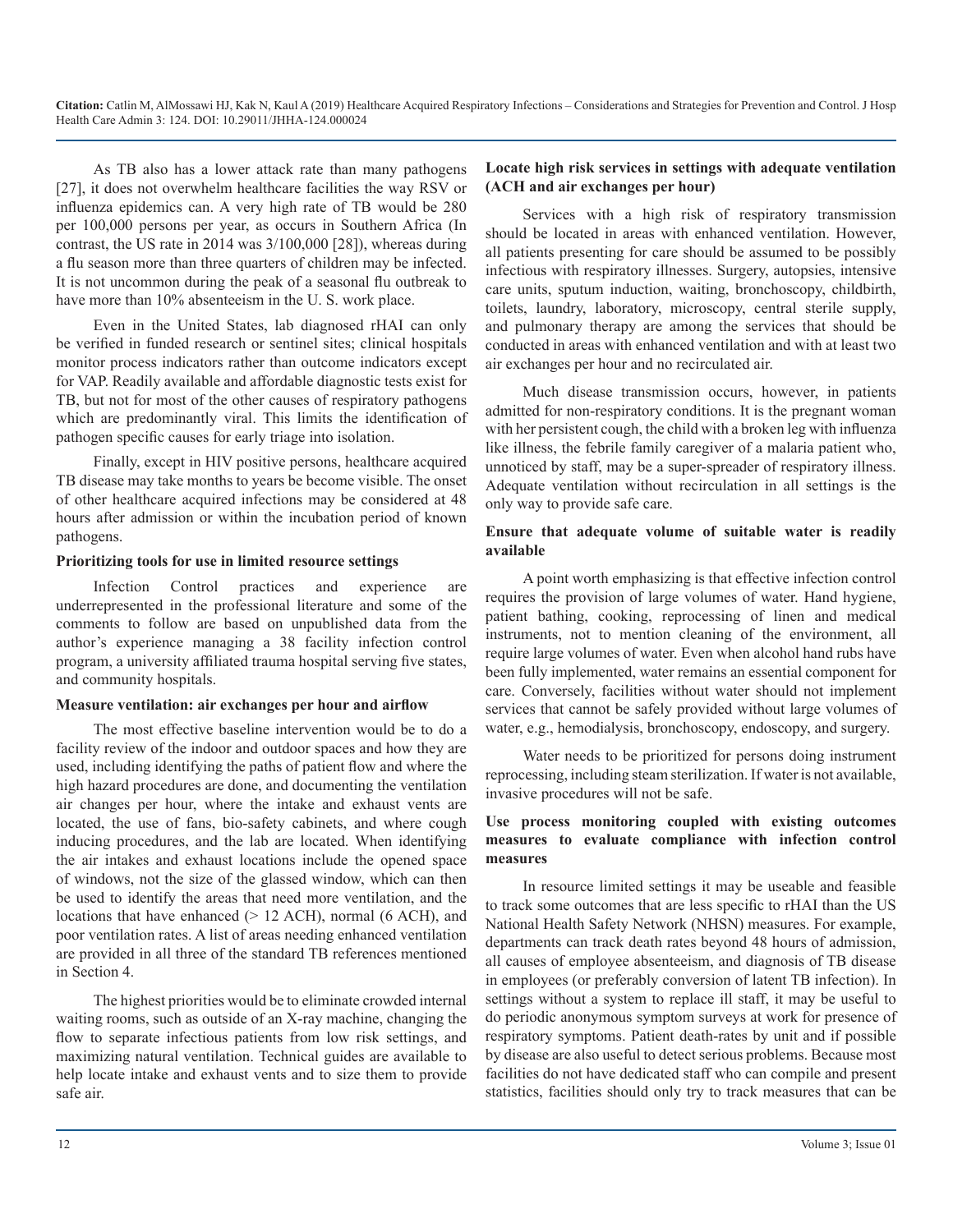acted on to improve quality.

Employees, even those vaccinated with BCG can be screened for latent infection by tuberculin. Those with mm reading  $> 14$ are predictive of TB disease, and the size of the induration is also lessened after 15 years [29]. In high prevalence settings these would need to be compared with community acquisition rates. However, identification of infected employees and provision of prophylactic treatment is important to preserve and protect valued, trained staff as well as to identify units where transmission is greater than expected.

#### **Share data and learn from peers**

The International Infection Control Consortium is an ongoing working group that shares data and interventions to improve care in middle-income economies. Settings that are willing to share and discuss what issues and data they have, including discussing problems arising, are better able to develop interventions realistic to their settings. Facilities can also use applicable published work as a benchmark for rates or rHAI. For example, Ndegwa et al. [30], surveyed patients twice a week in several Kenyan hospital wards for hospital onset (>48 hrs) of fever, hypothermia, and signs of respiratory infection such as cough. They then took nasopharyngeal swabs. They established a base rate of 9 per 10000 patient days with ICU having the greatest rates. While this strategy was 5 fold lower than systems that sampled patients every day, it did verify the problems of viral rHai, the problem in ICU and pediatric wards. Rather than replicating this expensive and labor intensive prevalence study on an ongoing basis, facilities can now focus on monitoring interventions including the onset of influenzalike illnesses in staff, hand hygiene monitoring, cleaning validation, volumes of water used, volumes of hand hygiene gel used, etc., to address a known problem.

ICUs with staff who have administrative time can monitor the bed position of ventilated patients and track the portion of afebrile patients who develop a fever or purulent sputum beyond 48 hours (not specific to rHai), as well as track the duration of ventilation, sedation vacations, and the duration of central line or urinary catheter placement. The goal is to decrease the duration of invasive measures. Most simply, this can be done on paper at the head of the bed (then verified by a checklist) by recording the date of admission and date on and off a ventilator. It can also be done on daily ward rounds for patients on the unit. IHI has a simple run chart tool that can be used to identify when the population based rates are "out of control" or statistically significant.

#### **Additional Means of Preventing rHAI in Resource Scarce Settings**

Given the concerns that the 'easy' simple measures in infection control have already been applied, and understanding that most off-the-shelf infection control measures cannot necessarily be applied in settings without the same environment of care, several recommendations can nevertheless be made to improve infection control, especially against respiratory infections. These include especially undertaking risk assessment of patients and high risk procedures, and identification of existing ventilation to ensure the setting matches the need. Equally important is the need to provide adequate volumes of water for hand hygiene, instrument reprocessing, facility cleaning, laundry, food preparation, water for patient showering, and patient hand hygiene and laundry. Improving these two elements of care: safe air, safe water will provide broad improvements in patient care. No facility can provide safely invasive procedures without them.

In conjunction with these measures, sites should select a process improvement goal based on regional priorities and use Quality Assurance techniques to track its resolution. Depending on the risk profile for the facility, some process goals might be:

- Increase the rate of HIV and TB testing in patients with pneumonia who are not improving with antibiotics;
- Improve the TB screening rate for employees with cough greater than two weeks;
- Track the rate of fever, cough and increased respiratory rate in patients with nasal gastric feeding tubes,
- Decrease the number of patients with sinusitis who are treated with antibiotics:
- Decrease the number of patients presenting with influenzalike illness who are treated with antibiotics etc.

Beyond these measures, additional steps which can be taken include the following:

#### **Antimicrobial Stewardship**

In support of overall with infection control, the importance of promoting rationale antimicrobial use is paramount. Worldwide, flu and pneumonia remain among of the 10 top causes of mortality, and preserving antibiotics for treatment is essential.

 It is not uncommon for clinicians to prescribe antibiotics and multiple medications to many patients a day, often without diagnostics tests, detailed history, record review or examination. While patients are satisfied when they receive medications often after expensive and long travel to the clinic, and the clinic benefits from the access fee and sale of medications, it cannot be assumed that this care is better than no car., Such care contributes to drug resistance and may be no better than random distribution of medication. In the US case of prescribing opioids, such care has led to tens of thousands of deaths a year. The CDC, Infectious Disease Society of America (IDSA), the WHO Rational Drug Program and US Agency for International Development (USAID) have well developed programs promoting rationale drug use.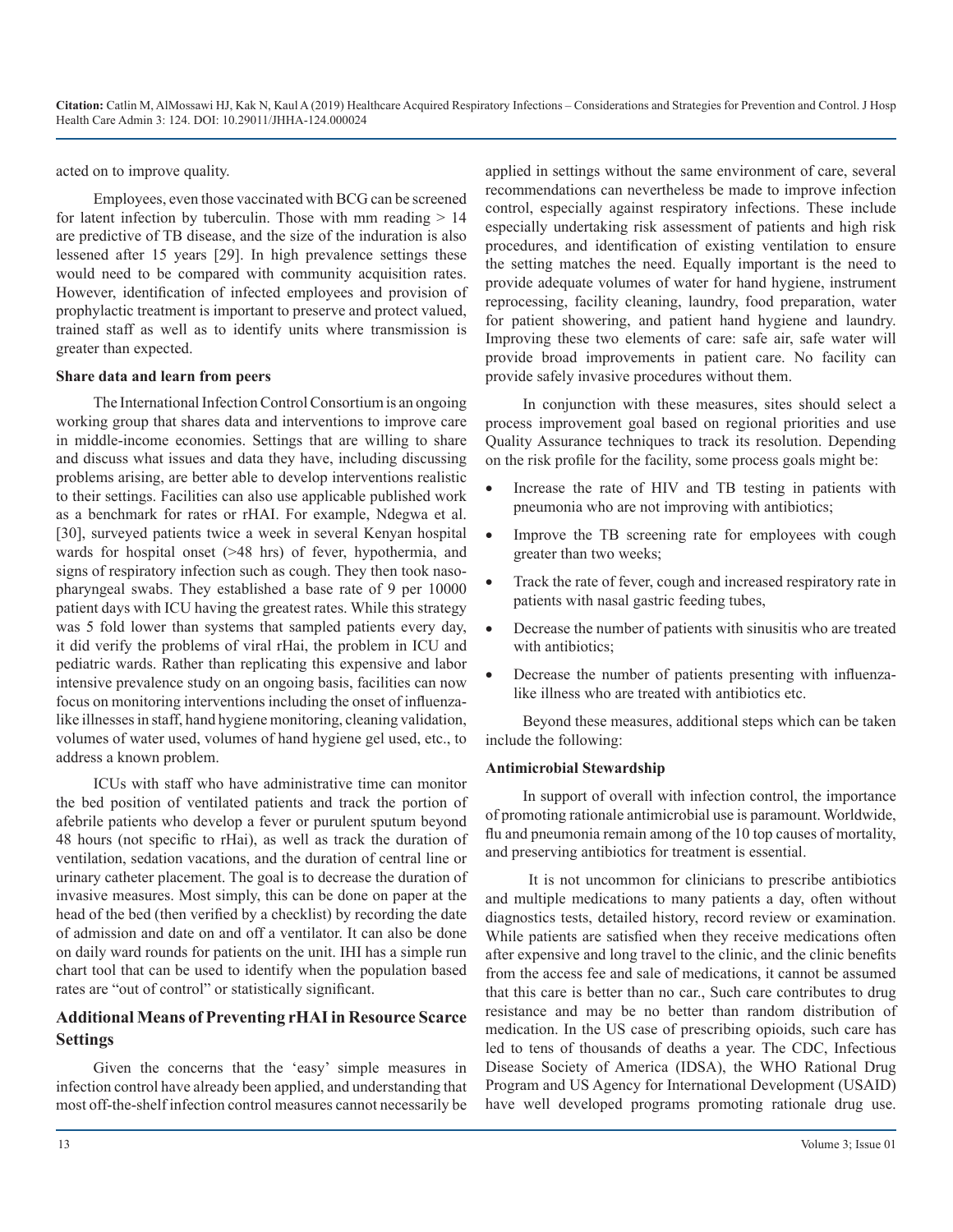The US program guides presume that there is no public ability to purchase antimicrobial medications without a prescription, and that existing medications are not counterfeit. Key challenges relate to developing consensus around a new "post Bamako Initiative" that finances primary care without the sales of antibiotics, restricting large scale public access of antimicrobials (i.e., street vendors), and instituting prescriptive authority over antibiotics while maintaining appropriate access for remote populations. However, facilities should not wait for sweeping programmatic changes. In the meantime, and possibly as part of a regional initiative they can apply the rational drug use work of WHO focused on:

- Developing treatment criteria for antibiotic that are accepted by clinicians, patients and administration
- Using the shortest effective therapy
- Auditing antibiotic prescribing for defined conditions
- Inculcating a physician attitude of adherence to evidence based practice rather than independent decision making in opposition to evidence
- Educating providers and the public on treatment of viral conditions including flu, upper respiratory infections, simple diarrhea and sinusitis for which universal antibiotic treatment is considered a medical error.

#### **Develop test and implement better diagnostic tests**

Large-scale syndromic treatment programs lead to drug resistance. More specific criteria are needed. For example, Amiriv and others are also reconsidering the use of respiratory rate as the diagnostic criteria for bacteria pneumonia in children, due to the low predictive values that lead to the unnecessary use of antimicrobials. To preserve the effectiveness of antibiotics for future years, and to reduce the harms of unnecessary antibiotic use, diagnostic tests should be implemented when cost effective. This cost, however, should consider not just the current patient's costs, but the cost to society if there is no effective or affordable treatment in future years. Implementation of diagnostic tests can improve care, and programs should promote the use of rapid diagnostic tests where appropriate for HIV, malaria, TB and possibly in some situations for Strep, syphilis and other conditions, so inappropriate antibiotics use is reduced. New work with small scale multiorganism molecular diagnostics may be able to detect organisms within hours. This development work should be guided by needs in developing countries.

Where possible, facilities can support the design and evaluation of new diagnostic measures that can better diagnose pneumonia including new ultrasound and pulse oximeters or other new technologies. This is important as the community dispensing programs for pneumonia use an algorithm that is insensitive for pneumonia and contributes to drug resistance. While pediatric populations may benefit for the first years from community-based distribution, it remains likely that the rapid drug resistance that is developing for cotrimoxazole will eliminate this as a low cost treatment option.

#### **Vaccinate against respiratory infections**

As respiratory pathogens develop drug resistance, the costeffectives of pneumococcal vaccines and Hib will increase in developing country settings.

#### **Use of cell phone and computer technology to expand virtual access in remote settings**

A large proportion of healthcare out of pocket patient costs in resource limited settings are for travel to health sites. Where available, increasing the use of mobile technology to contact telehealth visits, convey lab results, send pictures to monitor wound care, report patient status, promote medication compliance, remind about immunizations etc. and in general improve communication between patient and provider should be explored.

Important programmatic models are developing in the US and elsewhere. In the Northwest US, rural providers cover a five-state area including Alaska. Weekly telemedicine sessions are conducting following the Project ECHO (Extension for Community Health Care Outcomes) model [31], with expert practitioners who coach group sessions of providers in treatment of HCV, pain, rheumatoid arthritis, mental health and HIV. Provider to Provider sessions allow the rural provider to present their case for expert advice. Providers join from their laptop (requiring no travel costs) and have video sessions. The result is to support both patient treatment and continuous provider education. The U.S. Indian Health services [32], has expanded the use of telehealth services to allow patients to consult with providers via secure video and audio links so providers can be in cities and patients on their rural homes. This type of consultation also reduces the exposure to infection pathogens.

#### **Conclusion**

It is an unfortunate truth that Infection Preventionists can more easily prevent Ebola in their facilities than the spread of a typical respiratory infection. However, implementing risk assessments for procedures and populations with high associated risk of infection combined with a critical review of existing control strategies can assist to reduce transmission. Engineering controls (e.g. placing waiting areas outside or with enhanced ventilation, use of safety hoods) will be more effective than those requiring workers and patients to change their behavior. As demonstrated by the experience in the US, the routine application of well-known TB control measures to prevent respiratory disease when applied in non-TB settings can be very efficacious. Screening and isolation persons with respiratory symptoms, improving ventilation and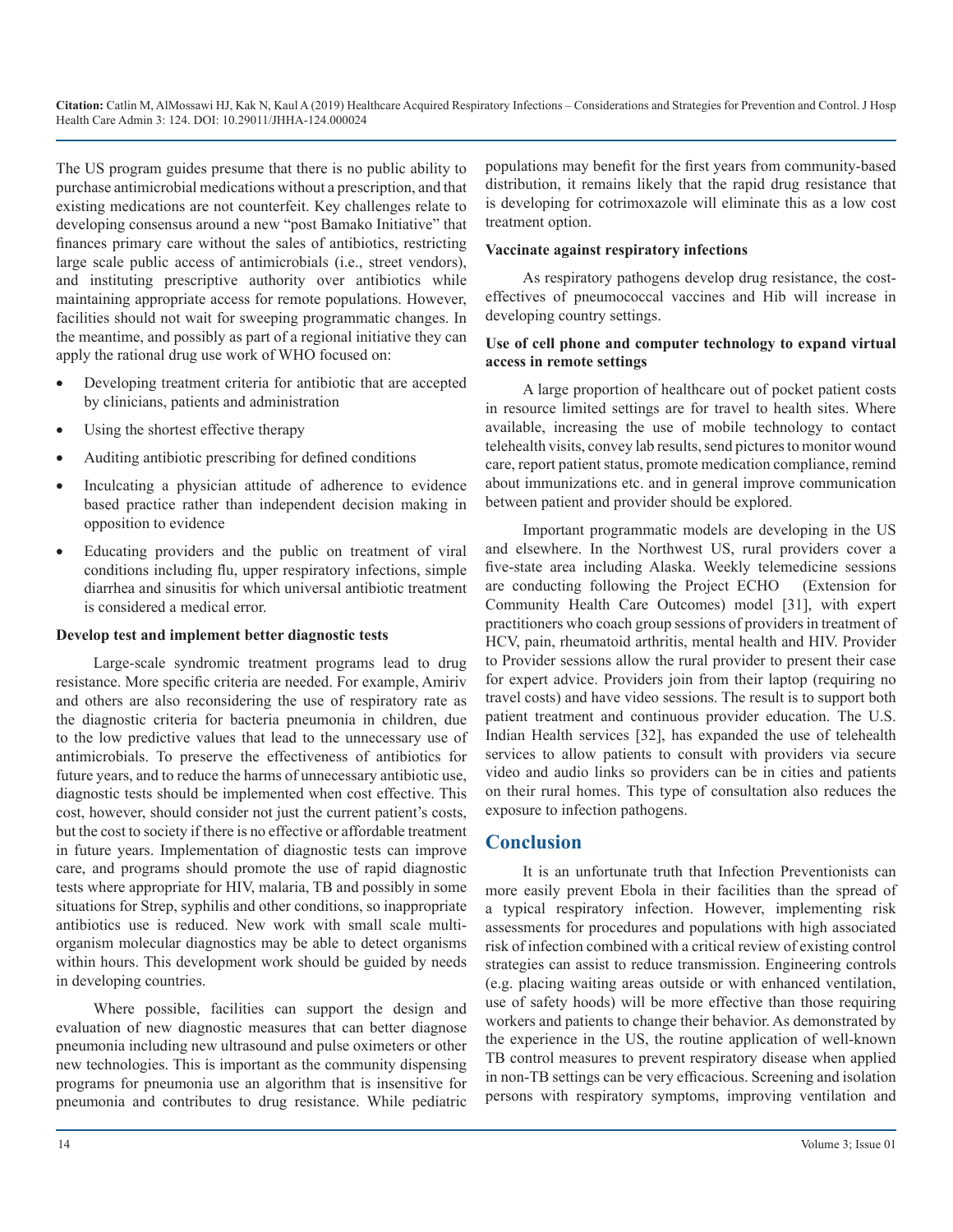PPE use can likewise reduce transmission. There is no existing solution for provision of enough PPE in resource scarce settings, [so this needs innovation. Staff might use cartridge masks rather](https://www.ncbi.nlm.nih.gov/pubmed/21735402)  than N-95 as they last longer and the lifetime cost is lower. Process measures should be applied to evaluate the consistency of the [infection control interventions. Hand hygiene and enough water](https://www.ncbi.nlm.nih.gov/pubmed/24623315)  for reprocessing of surgical instruments used on multiple patients, hand washing, cleaning and laundry are important. Pubic and provider education, while popular recommendation, but without these addiction recommendation is not sufficient.

#### **Disclaimer**

The views expressed herein are those of the authors and do not necessarily reflect the views of their affiliated organizations.

#### **Acknowledgments**

The authors would like to express their gratitude to the entire [team at the Center for Innovation and Technology, University](https://www.ncbi.nlm.nih.gov/pubmed/17519089)  Research Co., LLC, Bethesda, Maryland, for their support during the preparation of this manuscript.

#### **Conflict of interest**

None

#### **Definitions**

**Airborne infections:** Used by US CDC to refer to disease thought to be transmitted largely by nuclei < 5 microns that can travel more than 1 meter from the source. These include disease such as measles, chickenpox, tuberculosis, and Hanta virus.

**Droplet infections:** Used by US CDC to refer to disease spread by pathogens on aerosolized particles larger than 5 microns which usually fall out of the air close to the patient emitting them. Historically it was thought that separating patients by 3 feet was enough to prevent the spread of disease transmitted by droplet [infections. These include disease such as influenza, common colds,](https://www.ncbi.nlm.nih.gov/pubmed/8995086)  influenza, parainfluenza virus, adenovirus, respiratory syncytial virus, and human metapneumovirus.

**Efficacy:** Results achieved under research or ideal conditions.

**Effectiveness:** Results achieved under real world settings.

**Healthcare-associated infections:** Infections acquired as an unintended consequence of receiving healthcare. Depending on [the causative organisms, infections may present from 1 day to 18](https://pmj.bmj.com/content/82/965/172.info)  months or decades (TB) after the exposure during the healthcare visit.

**Respiratory infections:** Used in this document to refer to pathogens infecting the respiratory tract that may be transmitted by a variety of routes including fecal-respiratory, droplet, airborne and contact.

#### **References**

- 1. [Jefferson T, Del Mar CB, Dooley L, Ferroni E, Al-Ansary LA, et al.](https://www.ncbi.nlm.nih.gov/pubmed/21735402) (2011) Physical interventions to interrupt or reduce the spread of respi[ratory viruses. Cochrane Database Syst Rev 7: CD006207.](https://www.ncbi.nlm.nih.gov/pubmed/21735402)
- 2. [Jefferson T, Di Pietrantonj C, Rivetti A, Bawazeer GA, Al-Ansary LA,](https://www.ncbi.nlm.nih.gov/pubmed/24623315)  et al. (2014) Vaccines for preventing influenza in healthy adults. Co[chrane Database Syst Rev 3: CD001269.](https://www.ncbi.nlm.nih.gov/pubmed/24623315)
- 3. [Koplan JP, Butler-Jones D, Tsang T, Yu W \(2013\) Public health lessons](https://www.ncbi.nlm.nih.gov/pubmed/23739634)  [from severe acute respiratory syndrome a decade later. Emerg Infect](https://www.ncbi.nlm.nih.gov/pubmed/23739634)  [Dis 19: 861-863.](https://www.ncbi.nlm.nih.gov/pubmed/23739634)
- 4. [Field M \(2001\) Committee on Regulating Occupational Exposure to](https://www.nap.edu/download.php?record_id=10045) [Tuberculosis, Division of Health Promotion and Disease Prevention](https://www.nap.edu/download.php?record_id=10045)  [Occupational Risk of Tuberculosis, in Tuberculosis in the Workplace.](https://www.nap.edu/download.php?record_id=10045)  [Institute of Medicine. 2001. National Academy Press. Washington](https://www.nap.edu/download.php?record_id=10045)  [DC.](https://www.nap.edu/download.php?record_id=10045)
- 5. [Joshi R, Reingold AL, Menzies D, Pai M \(2006\) Tuberculosis among](https://www.ncbi.nlm.nih.gov/pubmed/17194191)  [Health-Care Workers in Low- and Middle-Income Countries: A Sys](https://www.ncbi.nlm.nih.gov/pubmed/17194191)[tematic Review. PLoS Med 3: e494.](https://www.ncbi.nlm.nih.gov/pubmed/17194191)
- 6. [Menzies D, Joshi R, Pai M \(2007\) Risk of tuberculosis infection and](https://www.ncbi.nlm.nih.gov/pubmed/17519089)  disease associated with work in healthcare settings. Int J Tuberc Lung [Dis 11: 593-605.](https://www.ncbi.nlm.nih.gov/pubmed/17519089)
- 7. Loeb M, Dafoe N, Mahony J, John M, Sarabia A, et al. (2009) Surgical mask vs N95 respirator for preventing influenza among healthcare workers: a randomized trial. JAMA 302: 1865-1871.
- 8. by RT-PCR or ≥4-fold rise in serum titers) occurred in 50 nurses (23.6%) in the surgical mask group and in 48 (22.9%) in the N95 respirator group (absolute risk difference, −0.73%; 95% CI, −8.8% to 7.3%;  $P = .86$ ).
- 9. [Wilde JA, McMillan JA, Serwint J, Butta J, O'Riordan M, et al. \(1999\)](https://www.ncbi.nlm.nih.gov/pubmed/10078487)  [Effectiveness of influenza vaccine in healthcare professionals: a ran](https://www.ncbi.nlm.nih.gov/pubmed/10078487)[domized trial. JAMA 281: 908-913.](https://www.ncbi.nlm.nih.gov/pubmed/10078487)
- 10. [Tablan FC, Anderson LJ, Besser R, Bridges C, Hajjeh R \(2004\) Guide](https://www.cdc.gov/mmwr/preview/mmwrhtml/rr5303a1.htm)[lines for preventing healthcare-associated pneumonia, 2003. CDC.](https://www.cdc.gov/mmwr/preview/mmwrhtml/rr5303a1.htm)  [MMWR 53: 1-36.](https://www.cdc.gov/mmwr/preview/mmwrhtml/rr5303a1.htm)
- 11. [Dublin S, Walker R, Jackson M, Nelson J, Weiss NS, et al. \(2011\)](https://www.ncbi.nlm.nih.gov/pubmed/22091503)  [Use of Opioids or Benzodiazepines and Risk of Pneumonia in Older](https://www.ncbi.nlm.nih.gov/pubmed/22091503)  Adults: A Population□Based Case-Control Study. J Am Geriatr Soc [59: 1899-1907.](https://www.ncbi.nlm.nih.gov/pubmed/22091503)
- 12. [Fine MJ, Auble TE, Yealy DM, Hanusa BH, Weissfeld LA, et al. \(1997\)](https://www.ncbi.nlm.nih.gov/pubmed/8995086)  A prediction rule to identify low-risk patients with community acquired [pneumonia. N Eng J Med 336: 243-250.](https://www.ncbi.nlm.nih.gov/pubmed/8995086)
- 13. [Koning HW, Smith KR, Last JM \(1985\) Biomass fuel consumption and](https://www.ncbi.nlm.nih.gov/pmc/articles/PMC2536350/)  [health. Bull WHO 63: 11-26.](https://www.ncbi.nlm.nih.gov/pmc/articles/PMC2536350/)
- 14. [Lautenbach E, Patel JB, Bilker WB, Edelstein PH, Fishman NO \(2001\)](https://www.ncbi.nlm.nih.gov/pubmed/11283805) [Extended-spectrum β-lactamase-producing Escherichia coli and Kleb](https://www.ncbi.nlm.nih.gov/pubmed/11283805)[siella pneumoniae: risk factors for infection and impact of resistance](https://www.ncbi.nlm.nih.gov/pubmed/11283805)  [on outcomes. Clin Infect Dis 32: 1162-1171.](https://www.ncbi.nlm.nih.gov/pubmed/11283805)
- 15. [Hunter JD \(2006\) Ventilator associated pneumonia. Postgraduate](https://pmj.bmj.com/content/82/965/172.info)  Medical Journal. 82: 172-178.
- 16. Clinicians consider the local prevalence of disease when interpreting lab result to decide if a finding is a true or false positive: the predictive value of positive diagnostic test increases with the prevalence of disease in the community. Since diagnosis of respiratory infections is often a syndromic or clinical diagnoses, rather than lab-confirmed diagnoses, knowledge of a community outbreak, such as RSV or metapnuemonvirus, provides important information to the clinician as he/she decides on treatment and isolation options.